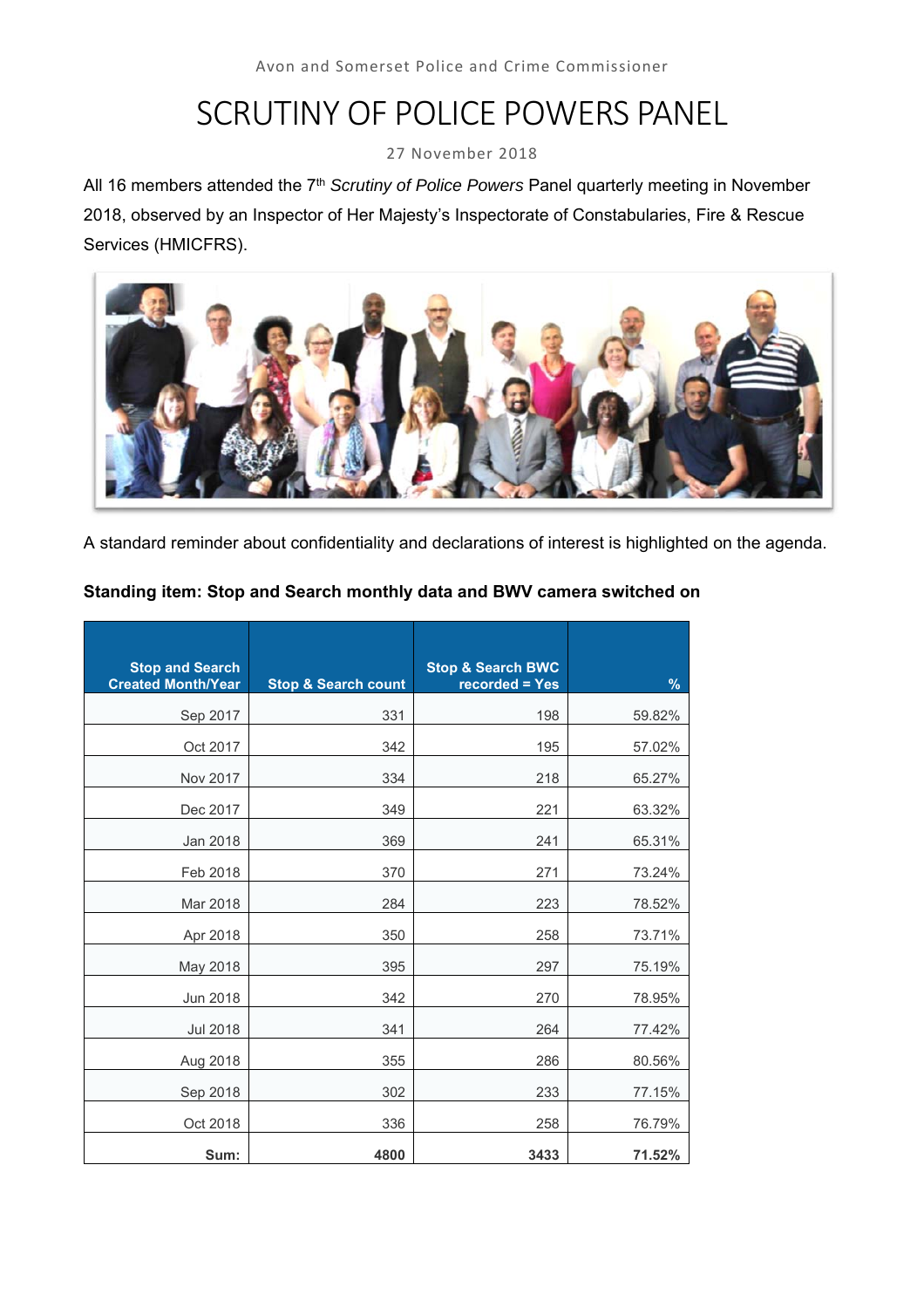## **ACTIONS & QUESTIONS – SCRUTINY OF POLICE POWERS PANEL – 27 Nov 2018**

All actions from 6 September 2018 last Panel meeting have been completed and circulated to Panel members.

**ACTION 1: Completed.** The request for a second Officer survey on Mental Health and Police Service Delivery issues in 6 months' time as a comparison was agreed by the Constabulary Panel Lead Officer. This has been included in the first draft May November 2019 Panel Meeting Agenda.

Constabulary response: Having liaised with Inspector Jon Owen leading on mental health work including training, this is unlikely to be enough time to notice any notable change in officer responses. We are able to complete a further officer survey, however, the suggested time frame is around 12 months to enable any meaningful change to be noted.

**ACTION 2: Completed.** Request for Constabulary data on section 136 detentions under the Mental Health Act**,** including ethnicity.

Constabulary response from Inspector Jon Owen: Unfortunately it is difficult to clarify the number and detail for the following reasons. The NHS have far better detail on this than we do and we have not found it easy getting them to share it with us. We are hopeful that this will be resolved in the next few months.

We used to take S136 detainees to custody where records would be easy to maintain, however, record keeping has now become more difficult. We have a Mental Health Monitoring Form which is embedded into NICHE. It was created by NICHE and we cannot change or alter it. There has been some confusion over when it is meant to be completed – meaning that we cannot rely upon it for any form of accuracy. As part of the wider work we are doing we are looking at when (or even if) we should use this form in future. The only headline figure we can provide is that the NHS trusts have reported a continued increase in the use of S136 – but not specific information. NHS hold far better data on this than we do and it would be easiest for them to simply share what they have with us. We just need to get this agreed and formalised. HMIC require this information also and work is in progress to resolve it.

**ACTION 3: Completed.** The Assistant Chief Constable advised the Panel on 27 Nov 2018 that Triage in the Police Control Room is under evaluation and the results will be shared with the Panel.

Constabulary response from Inspector Jon Owen: This work is not complete and so we are not in a position to share information with the Panel. By way of update on progress, however, Police and Triage management met at the beginning of the month to review data provided by the police. This has led to a further meeting being arranged for next month where the attendance list will be increased to include those who are making a financial contribution. The purpose of this meeting will be to review the existing terms of reference, role and function of triage in light of the data and the discussions at the preliminary meeting. I believe it will be several months before we are in a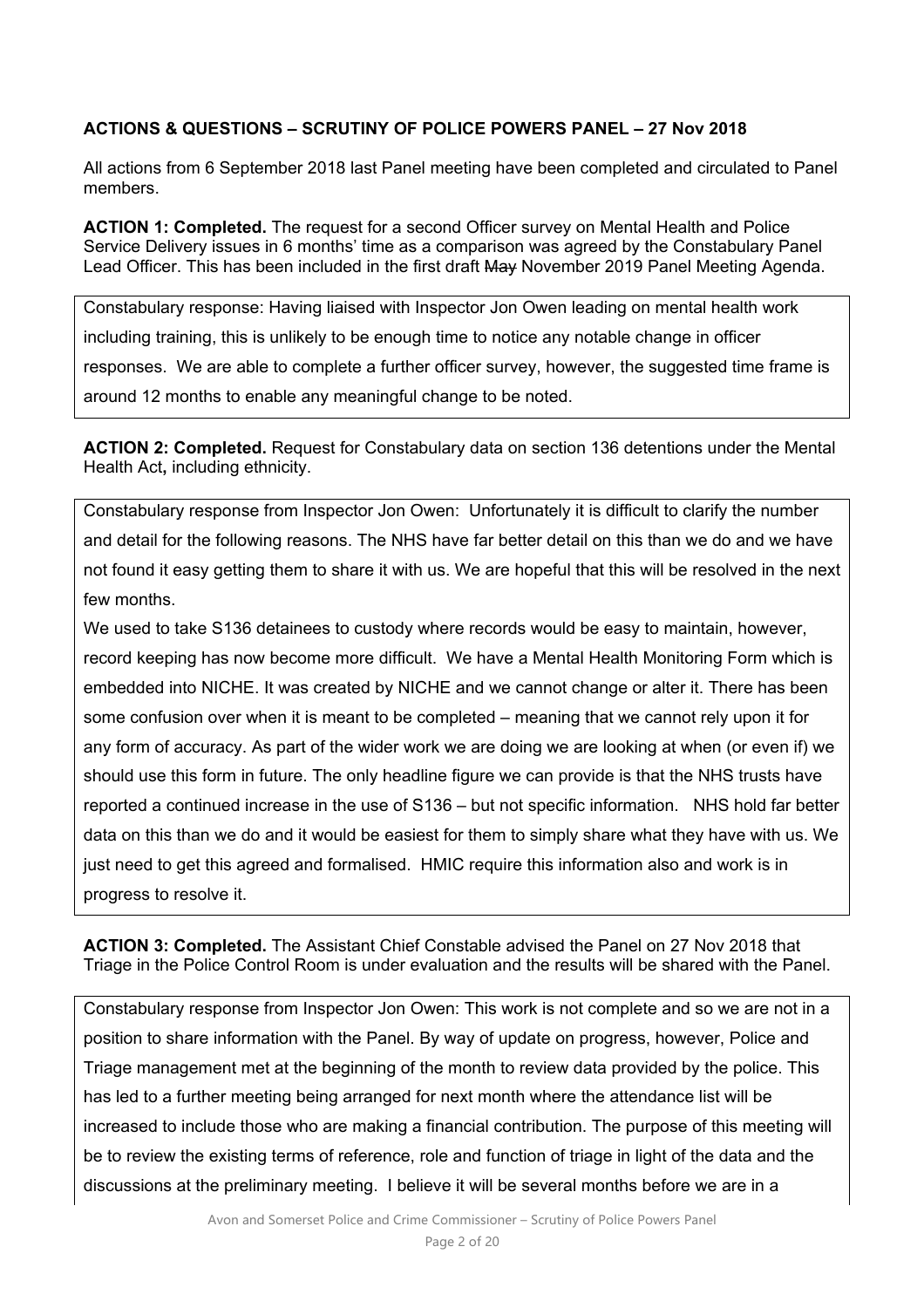position to report to anyone, in detail, on progress. It was agreed at the preliminary meeting that an independent review / evaluation of triage should be recommended as part of this ongoing work.

**ACTION 4: Agreed/completed.** The Panel Chair agreed to monthly or regular updates for Panel members rather than a single 'Reading Pack' for each quarterly Panel meeting.

### **ACTION 5: Completed. Annual review of the Panel's Terms of Reference.**

Agreed to add a deadline for Chair and Vice Chair nominations so that members can be advised before the Panel meeting and election. Terms changed as below:

# **4 SELECTION OF CHAIR AND VICE CHAIR(S)**

4.1 Nominations for Chair and Vice Chair(s) will be requested from Panel members on an annual basis, *with a closing date of at least one week before the election date.* A paper or electronic ballot voting system will be used to elect the Chair and Vice Chair(s) during a Panel meeting. A quorum is needed for an election, which is  $2/3<sup>rds</sup>$  of the Panel membership.

**ACTION 6: Completed.** Two Panel members volunteered to review the content of the Panel case review Feedback Form and report back on their proposals.

**ACTION 7: Completed.** After a request from the Panel Chair, one Panel member volunteered to attend and observe the next Strategic Independent Advisory Group (SIAG) meeting. This is an observational role, separate and in addition to the current three Panel members who are also IAGs members.

**ACTION 8: Completed.** After the Constabulary update session, the Panel Chair asked Panel Members to email any further Mental Health and Police service related questions.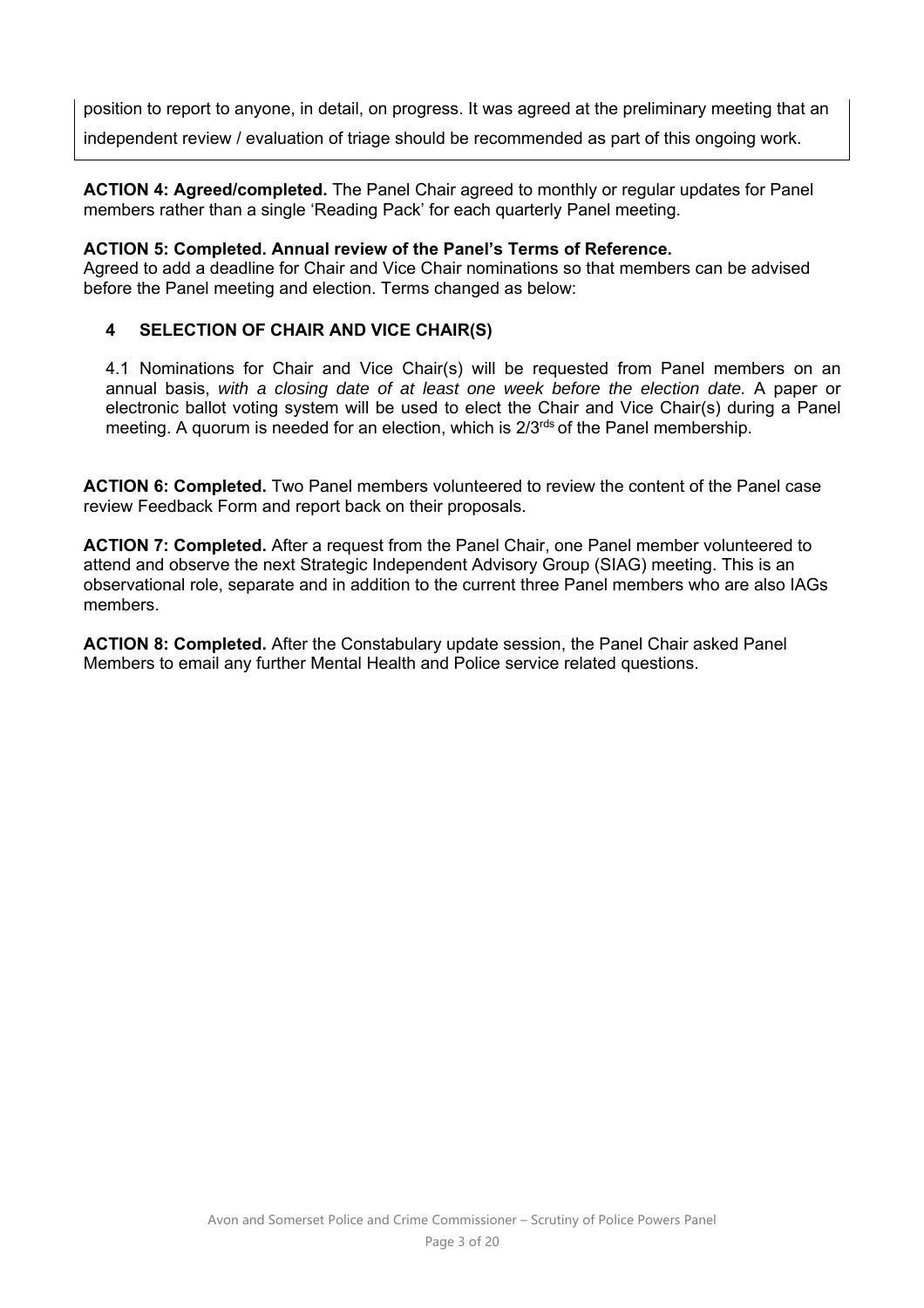# **PANEL MEMBERS READING PACK**

A 'Reading Pack' of documents was circulated to Panel members prior to the Panel meeting, including the meetings Agenda and:

- 1. The draft External Scrutiny Panel's report from the last meeting in September 2018 (for authorisation at the 27 Nov meeting).
- 2. Panel's Terms of Reference for Annual review & any comment.
- 3. Lammy review monthly report (PCC's office).
- 4. National Decision Making (NDM) model information as a reminder from your initial induction/training session.
- 4.1: Student Officer powerpoint presentation;
- 4.2: Police Officer Pocket notebook (PNB) inserts.
- 5. Panel meeting Actions and Constabulary responses from the last Panel meeting (6 Sept 2018).
- 5.1: Actions and Constabulary Response;
- 5.2: Action 1.3 Constabulary response;
- 5.3: Action 1.3 Diverse Recruitment Poster.
- 6. Quarterly bulletin for Stop & Search (July-Sep 2018).
- 7. Stop & Search with Body Worn Video (BWV) recorded Monthly report to October 2018.
- 8. With reference to the Chair/Vice Chairs' meeting on 10 October 2018:
- 8.1: Actions and Constabulary responses;
- 8.2: Action 6 Mental Health overview;
- 8.3: Action 10 Safeguarding overview;
- 8.4: Chief Inspector Paul Wigginton's response to the remaining actions:
- As discussed at the 25 October 2018 Chair/VC meeting regarding stopping vehicles based on smell of cannabis, this is something that the Police can do if a Police Officer suspects the driver to be under the influence.
- In relation to Police Officer views regarding mental health, C.I. Paul Wigginton instigated a survey to collate these and he will feed back to the Scrutiny panel on 27 November 2018. Two Police Officers' feedback narrative.
- 9. Mental Health and Restraint: Article on Royal Ascent of a new Law.
- 10. Published article (3 parts) regarding Mental Health street triage and the Police service.
- 11. The Independent Office for Police Conduct (IOPC) Learning the Lessons Bulletin Nov 2018 Stop and Search feature.

Also: On separate dates, two Panel members observed Officers' Taser training for the new 'X2' Taser (CED: Conducted Energy Devise) and positive feedback summaries were circulated to **Members**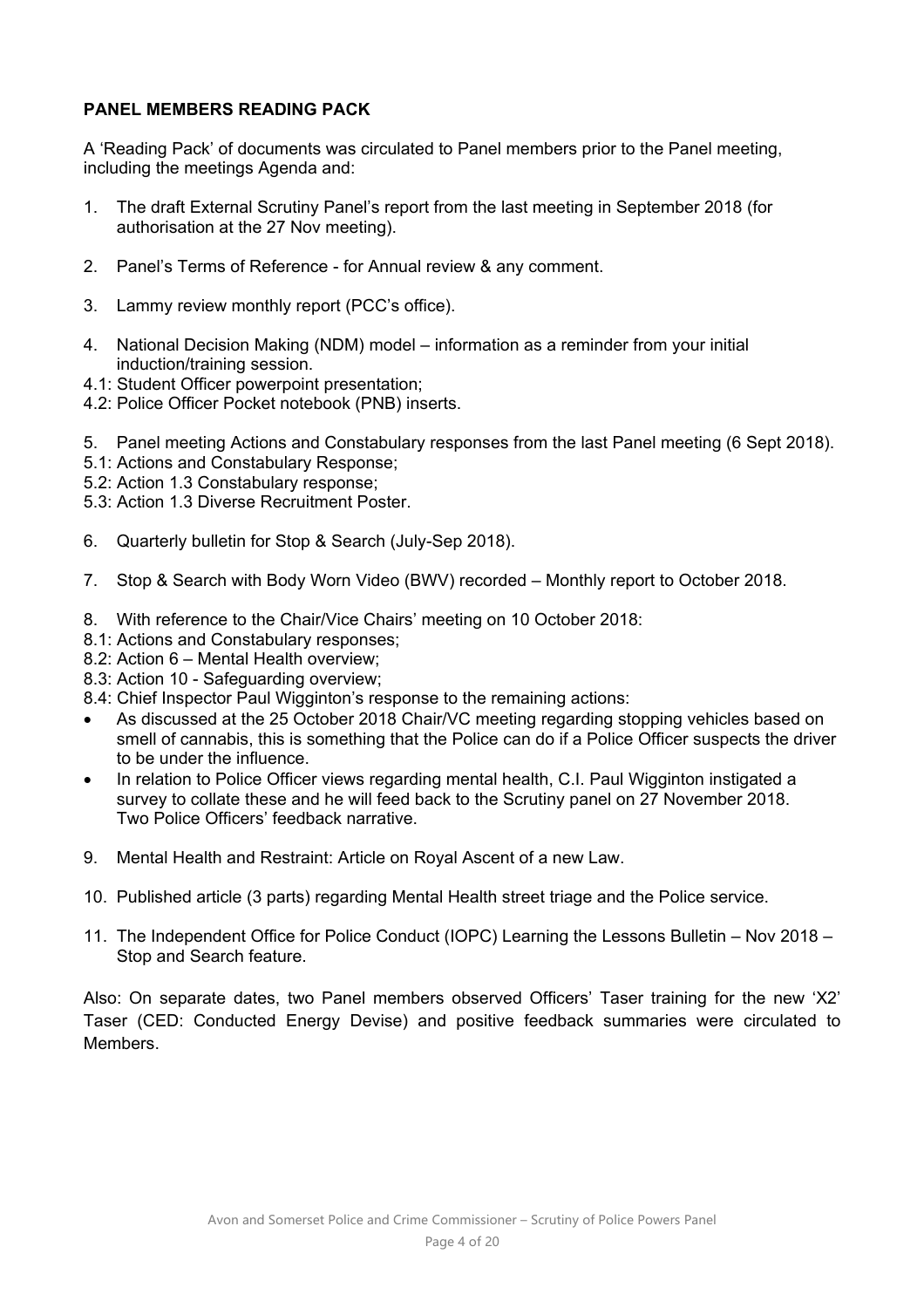The Panel Chair introduced the HMICFRS observer, who explained that the Police Legitimacy Inspection includes User of Force and Stop and Search.

### **PANEL AIMS:**

The Chair reminded Panel Members of the Scrutiny of Police Powers Panel's aims, including the scrutiny of Body worn video footage of randomly selected or themed cases for the use of Police Powers, including Taser use, Spit and Bite Guard use and Stop and Search. Four areas of work for thematic focus are:

- i. Unconscious Bias
- ii. Quality of Data
- iii. Other Panel interaction/collaboration and synergies.
- iv. Mental Heath

### **CONSTABULARY UPDATE – MENTAL HEALTH AND POLICE SERVICE DELIVERY**

A Constabulary presentation and Question & Answer session took place, starting with a recap on Unconscious Bias and the wording 'Natural' in the training definition. That piece of training has finished but in future the theme within training will be vulnerability and Panel member involvement is welcome. There are new Police Officer recruits and Apprenticeships for a three-year period. This will involve more embedded training for unconscious bias and the Constabulary will work with the Panel on this learning and development item.

Mental Health is a current high profile news item. In response to the Scrutiny Panel's request, an Avon and Somerset Constabulary survey was sent to Police Response Officers, with around 300 (30%) Officer response.

Discussion took place on each of the Survey questions and answers and a Constabulary Lead Officer (John) is reviewing this, including learning and development and managing Police demand.

**Survey Question:** How many Mental Health incidents do you attend per month? Nearly 60% said more than 10. The average number of incidents per day is 10.

80% of Avon and Somerset Constabulary's demand is **not** Crime related. It's social welfare related and within this, some is a police response to people in Mental Health crisis. Some is not visibly mental health related. Some is responding to a report of a missing person where the average is 25 per day. 1 in 4 adults suffer from Mental Illhealth. One positive point is that society is more accepting of being open about Mental Health.

**1.** Question: Is Dementia included as part of the Mental Health numbers? Also: Are the Officers' answers from memory?

Answer: The survey is a snap-shot of Officers on the Street, giving their feelings.

- **2.** Question: Noted that it is an overview from Frontline Officers. How many shifts are there per month?
	- Answer: 18 shifts per month.

Panel member: 10 incidents per day = 180 incidents per month, so a minimum of 5% is mental health related from the survey.

Outside of core hours (9 to 5) Police demand rises. Friday evening and over the weekend there are less Mental Health professional services.

**3.** Question: What Mental Health Training is there for Police Officers? Answer: The Constabulary's Mental Health Lead is starting this work. As with all training, the Police aren't Mental Health experts. The Mental Health Services are the experts and have higher thresholds for Mental Health crisis than the Police. Police Officers may worry about the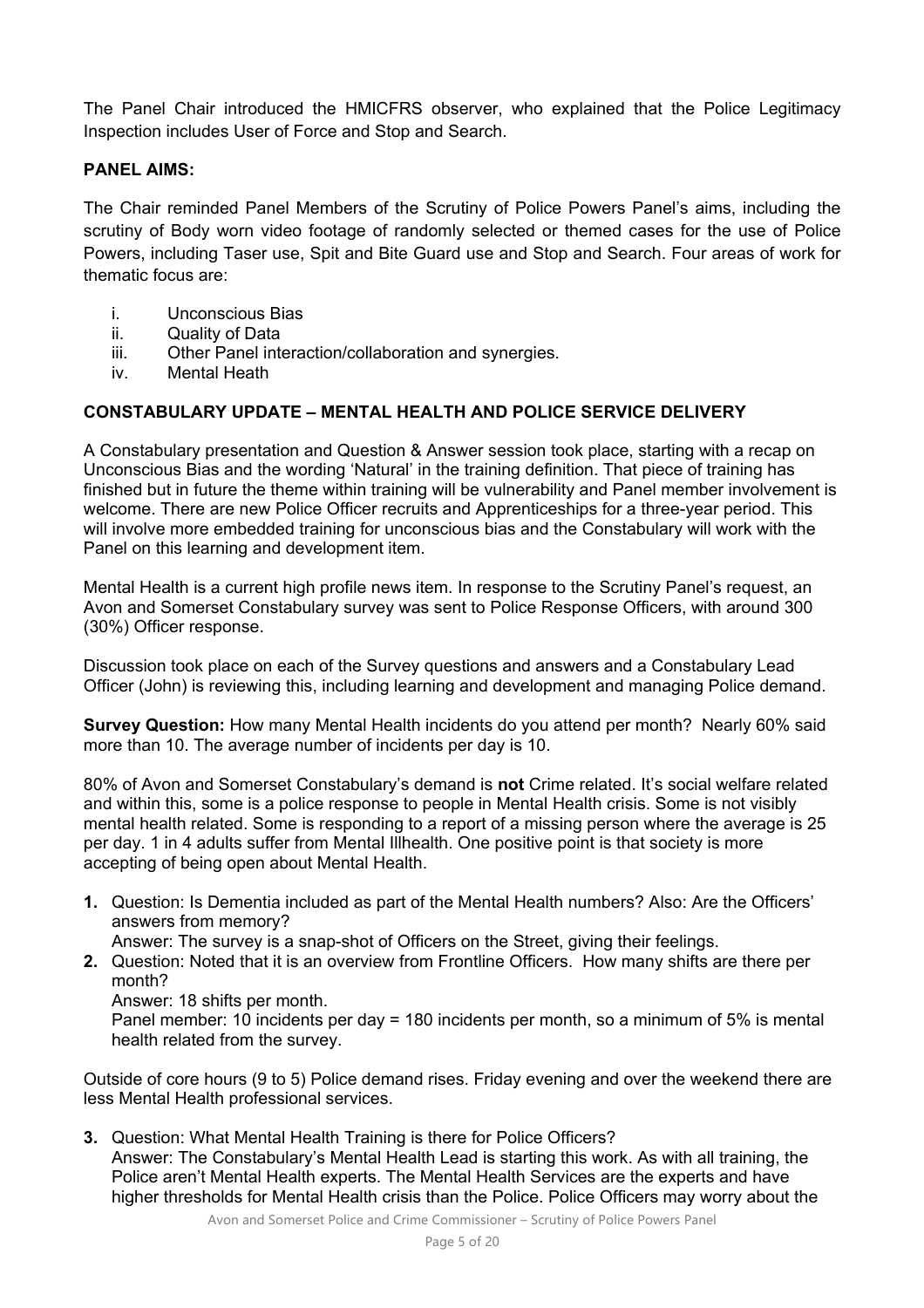risk/harm/threat level (National Decision Making model used) and surely that more could be done when the Mental Health Services allow a person back into the community.

One Response Officer present at the Panel meeting said that more members of public encountered have behavioural life-style problems rather than mental ill health.

One PCSO/Neighbourhood Policing Team officer at the Panel meeting said that at least 10 incidents relating to mental health are dealt with in the Beat Team per month.

One Panel members who works in the Mental Health Service agreed that the threshold is very high and all that can be done is to call the Police to incidents.

**4.** Question: What Communications/Control Room training is there, including awareness of the Mental Health Triage Nurses in the Control Room? Answer: Officers are aware and use the Triage service for advice.

**Survey Question:** Asked about the Officer's knowledge level of the Mental Health Act powers. One Response Officer at the Panel meeting said that confidence is high for the power to detain under section 136 of the Mental Health Act.

**Survey Question:** How often do you use section 136 detention powers? Around 55% answered: Occasionally; and around 35% answered: Often.

**Survey Question:** What is the biggest difficulty with section136 detention? Responses highlighted:

- Available Ambulance difficulty: Approx. 35%;
- Mental Health Agency support difficulty: Approx. 30%;
- Police time spent: Approx. 20%;
- Mental Health Place of Safety Bed availability difficulty: Approx. 15%.

A Response Officer at the Panel meeting gave an example of a 1.5 hour journey to Devizes, Wiltshire, to take a detainee to a place of safety as the beds were full within the local Constabulary area. This is better than a Police cell for people in mental health crisis, which is the last resort. However, a 'red alert' assessment takes the person to a Hospital.

**Survey Question:** In November 2017 the law changed. A Police consults with a Mental Health Professional BEFORE involving s136 WHERE PRACTICABLE. Who do you contact for a conversation?

The responses included Triage (Mental Health Professionals located in the Police Control Room at HQ) and the Crisis Team.

**Survey Question:** How often do you contact Control Room Triage?

Responses: Often = approx.. 60%.

This service is well used by Police Officers but there is no Triage service after 10pm.

Avon and Somerset Constabulary Lead Officer's summary comments in the presentation included the following responses from Police Officers to the survey on Mental Health and the Police Service:

- 1. Unhelpful Mental Health service = 37%
- 2. Time spent = 29%
- 3. Ambulance = 21%
- 4. Using the Police = 19%
- 5. Lack of training = 13%
- 6. Lack of (Mental Health agency) support = 12%
- 7. Fear of consequences / IOPC complaints = 9%
- 8. No beds (places of safety) =  $9\%$ .
- **5.** Question/Comment: Point 1 above is quite high. Answer: Yes. This is the Officers' perception. However, it's not an 'us and them' situation, it's collaborative partnership working.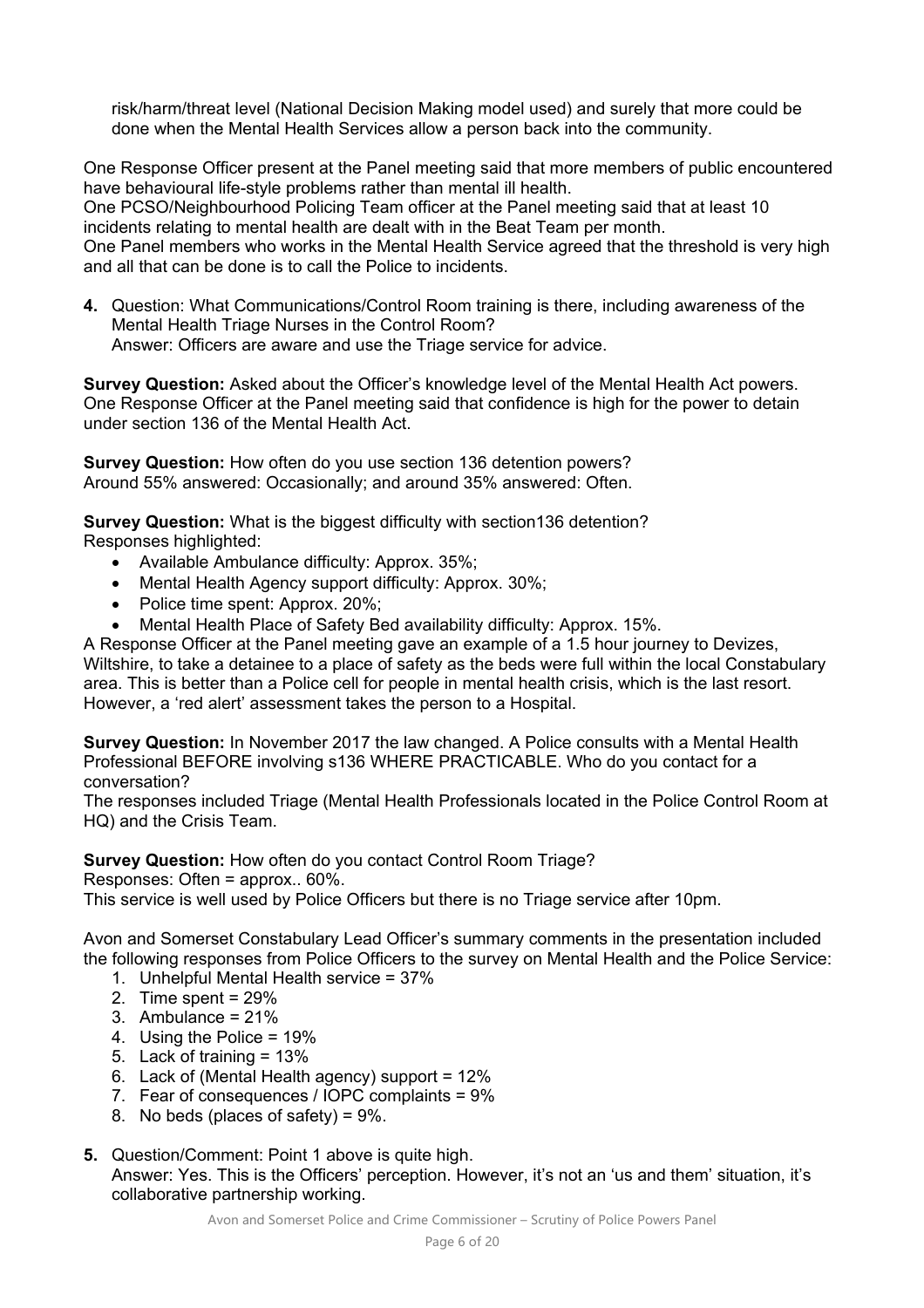**6.** Question: What is the level confidence for an Officer assessment of mental ill-health at an incident? Another Panel member acknowledged that the Police can't be experts and need Mental Health Specialist Agency staff.

Answer from a Response Police Officer at the Panel meeting: Confidence is relatively high. Officers get a lot of practice and regularly speak to Mental Health Practitioners. It's not a medical/scientific diagnosis. However, it's considered not difficult to recognise an issue. Police communication is paramount.

**7.** Question: The Police response is what's important. Labelling of the person (a diagnosis) isn't important.

Answer: A really good point. It's about focussing on a vulnerable person. The person may be aggressive and dangerous – to themselves or others or a Police Officer – but the Police still need to respond to the vulnerable person.

- **8.** Question: What was the basis for the Mental Health survey? Answer: It was in response to the Panel Chair/Vice Chairs' request for Frontline Police Officer feedback. The Survey comments summary also included that the Police are the first point of a call for help. Also that a section 136 detention takes 8-10 hours of Police Officer time. This is a subject for ongoing Constabulary work and data analysis.
- **9.** Question: Can the Survey be repeated in 6 months' time, as a comparison? Answer: Yes. See Action 1 on page 2 above. A Panel member also commented that perhaps more than 30% of Officers will respond.
- **10.** Question: Are the Officers double-crewed? Therefore the number of Mental Health incidents duplicated?
- **11.** Question: Can a survey go to the Neighbourhood Policing Team too?
- **12.** Question: The number of incidents is a response to each Officer's experience which is different.
- **13.** Question: Request to Constabulary for data on section 136 Mental Health Act use of Police power, including a breakdown by ethnicity. See Action 2 on page 2 above.

The Panel Chair summarised this mental health related session by acknowledging tensions and thresholds and the aims for closer multiple agency working. Also that Police time on mental health incidents means that resources are tied up.

ACC Cullen advised the Panel that Triage in the Police Control Room is currently under evaluation and the results will be shared with the Panel.

See Action 3 on page 2 above.

**14.** Question: What is the staffing make up of the Triage?

Answer: The Triage staff are all Mental Health Professionals.

A Panel member stated that the issues are not new and ultimately it is a lack of resources. People are falling down a gap between Mental Health Services and the Criminal Justice System. Another member highlighted that it's often the same people in crisis.

The Panel were advised that Emergency Service Staff are more likely to suffer mental ill health than other categories of employment and there has been a lot of Avon and Somerset Constabulary Officer/Staff welfare work. There are 4 new Values for the local Constabulary:

- Caring
- Courageous
- Inclusive
- Learning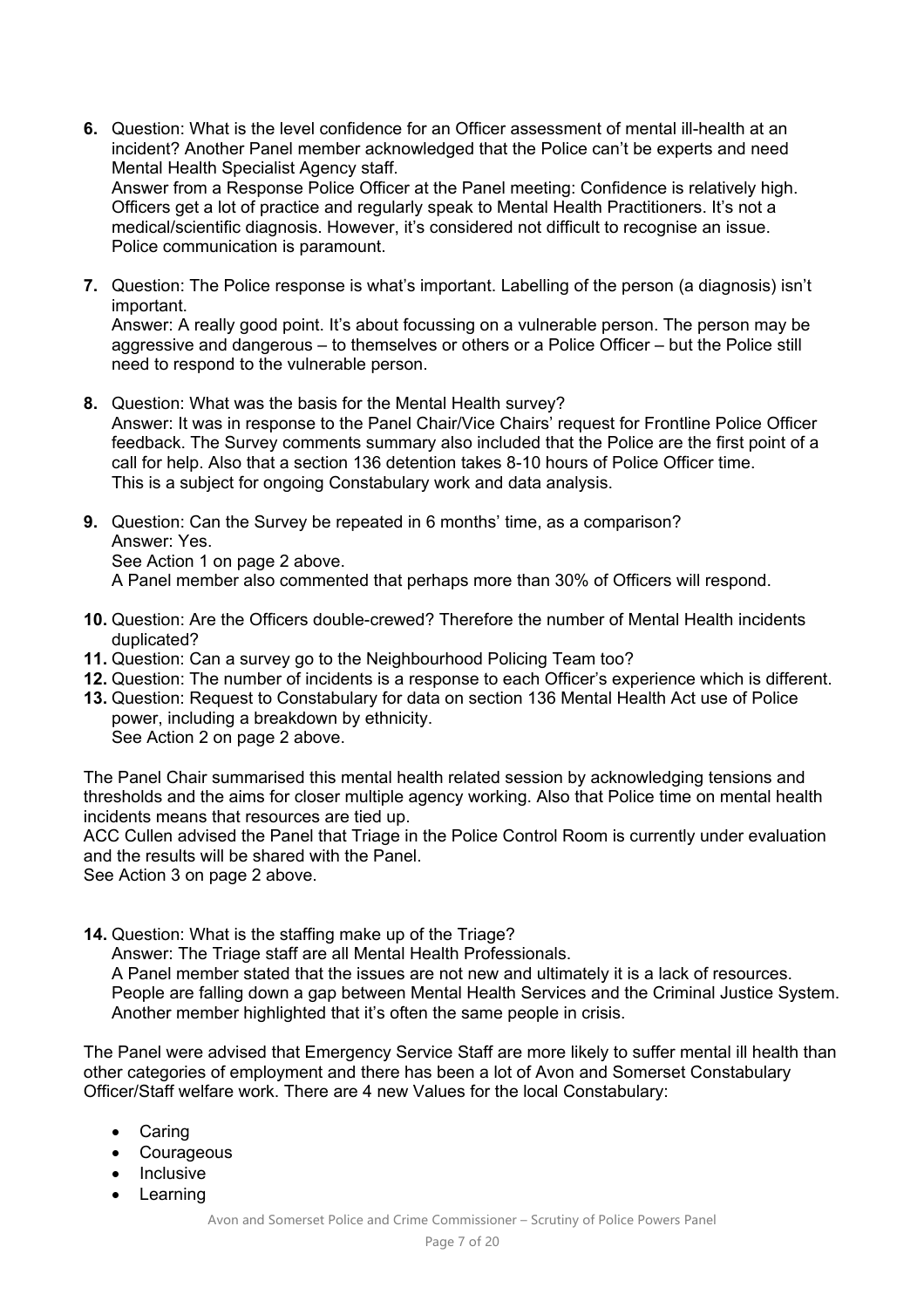It is not about blame. The vast majority of Police Officers are dealing as well as possible with incidents.

**15.** Question: Metropolitan Police statistics state 8000 calls were from 5 individuals. Is there a similar situation for Avon and Somerset Constabulary? Answer: There are some repeat callers generating a large number of calls. However the new Neighbourhood Policing model includes a focus on problem solving and concentrates on building community relationships. Yes. It is the same as the Metropolitan Police problems.

Actions were summarised by the Panel Chair, including updates at and between Panel meetings. A Panel member remarked on the 'Reading Pack' which was good but overwhelming. Could items be circulated in bits and earlier? This was agreed by the Panel Chair going forward. See Action 4 on page 2 above.

### **Note: Standing Reminder about the Police 'Ride-Along' Scheme**

If you would like to join and experience the daily work of a serving Police Officer on the beat (in their police vehicle and responding to incidents or observing staff in the Communications Department) then please view the Police website: https://www.avonandsomerset.police.uk/services/ride-along-scheme/. This scheme gives members of the public the chance to ask questions to Police Officers and Staff, which you may find of interest. The PCC considers this to be one of the best ways of allowing the public to see Police work first hand, the demand placed on Officers' time and how they target their efforts in the most productive way. You may find the Friday and Saturday evening period between 5p.m. to 2a.m. the most varied but you don't have to complete the whole shift and the Constabulary is happy to accommodate you whenever is suitable for you. The PCC realises that participating in the Ride Along Scheme involves an amount of your time but it is thoroughly recommend and the PCC welcomes your feedback on the experience.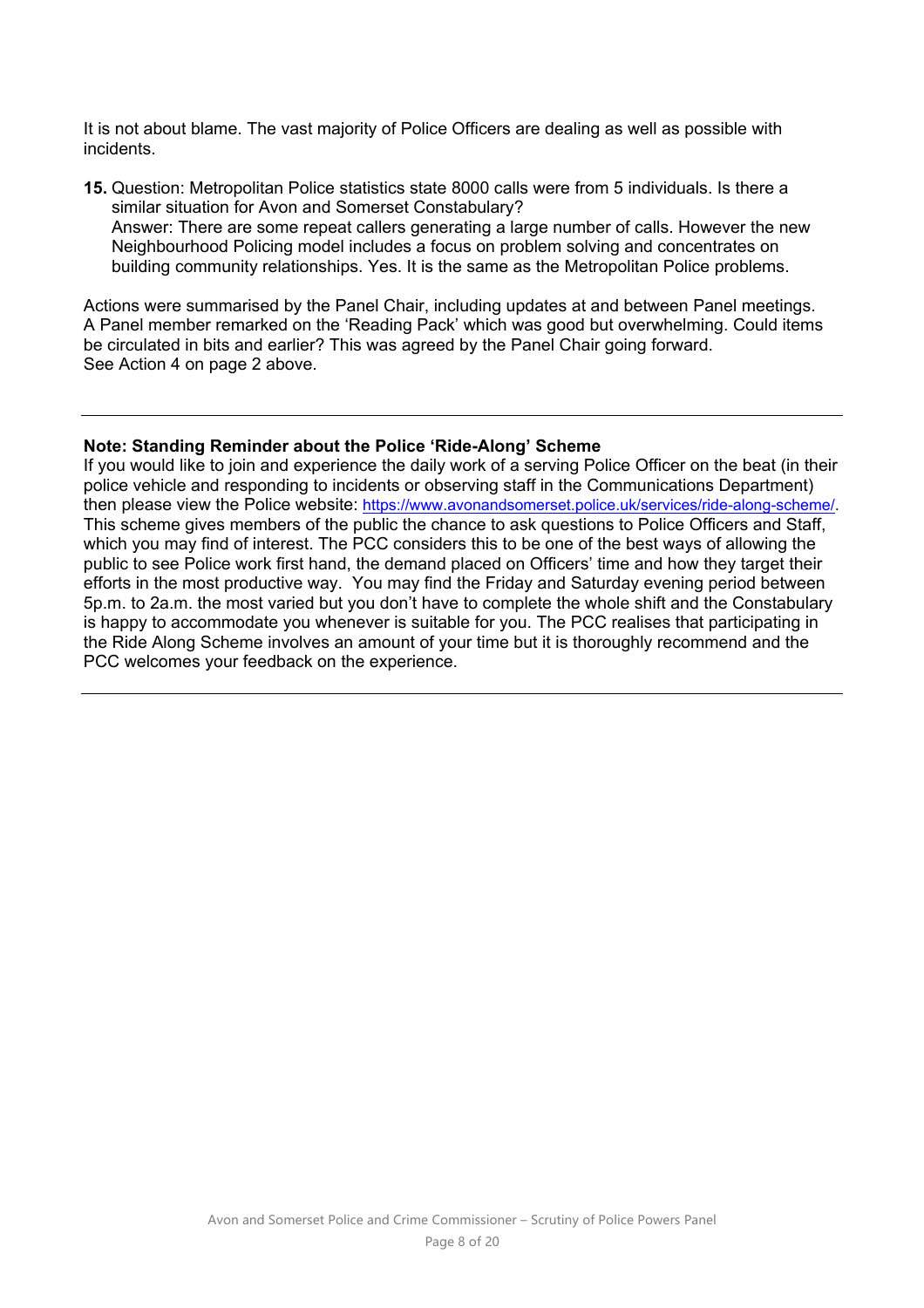# **PANEL FEEDBACK AND AOB**

The Panel report from the last meeting was available for further comments prior to acceptance for publication on the PCC website . This is in the Reports section.

# **Summary of main points to highlight from this Panel meeting's case reviews**

- The Specific January 2017 Taser case was reviewed by all members within the three subgroups and the Panel feedback session concentrated on this case review. There is a separate Panel report for this Case Review.
- Compliments to the Constabulary on a case of a person in mental ill-health crisis and Taser deployment. A lone female Constable is commendable.
- Compliments to the male Police Officer, when responding to a report of a garage break-in, is exemplary. The Police Officer's Stop and Search (BME) encounter (with a negative outcome) is very good, the Officer stating all necessary points (GOWISELY acronym \*) and the engagement is on a different level compared to the January 2017 Taser case.

**\*Note:** The GOWISELY acronym is a reminder to a Police Officer of the information that must be provided (in any order) to a subject when the Officer performs a stop and search.

GOWISELY stands for:

# G: **Grounds for the search**;

- O: Object the officer is searching for;
- W: Warrant, particularly if the Officer is in plain clothes;
- I: Identification, proof that the Officer is indeed a Police Officer;
- S: Station to which the Officer is attached;

E: Entitlement, any citizen being searched by a police officer is entitled to copies of all paperwork;

L: Legislation, the legal power which gives the officer the right to stop and search;

Y: YOU are being detained for the search or for the purpose of… i.e. informing the person in clear terms the purpose and nature of the search.

- Some negative points of concern include a case of a young female at a homeless hostel. There was a long wait for backup before at least 5 Officers entered the communal room in the hostel, with other people present as well as the female (accused of assault by another female). There was no further action taken about the reported assault but the Panel thought that the allegation of an assault on the Police was progressed. The sub-group felt that this allegation was weak.
- One member sub-group highlighted a case reviewed of a Taser firing and Spit & Bite Guard used in an Assisted Accommodation situation. Commendation to the Police Officer.
- Body Worn Video (BWV) footage case examples were highlighted as showing patient and wellmanaged incidents involving people in mental health crisis.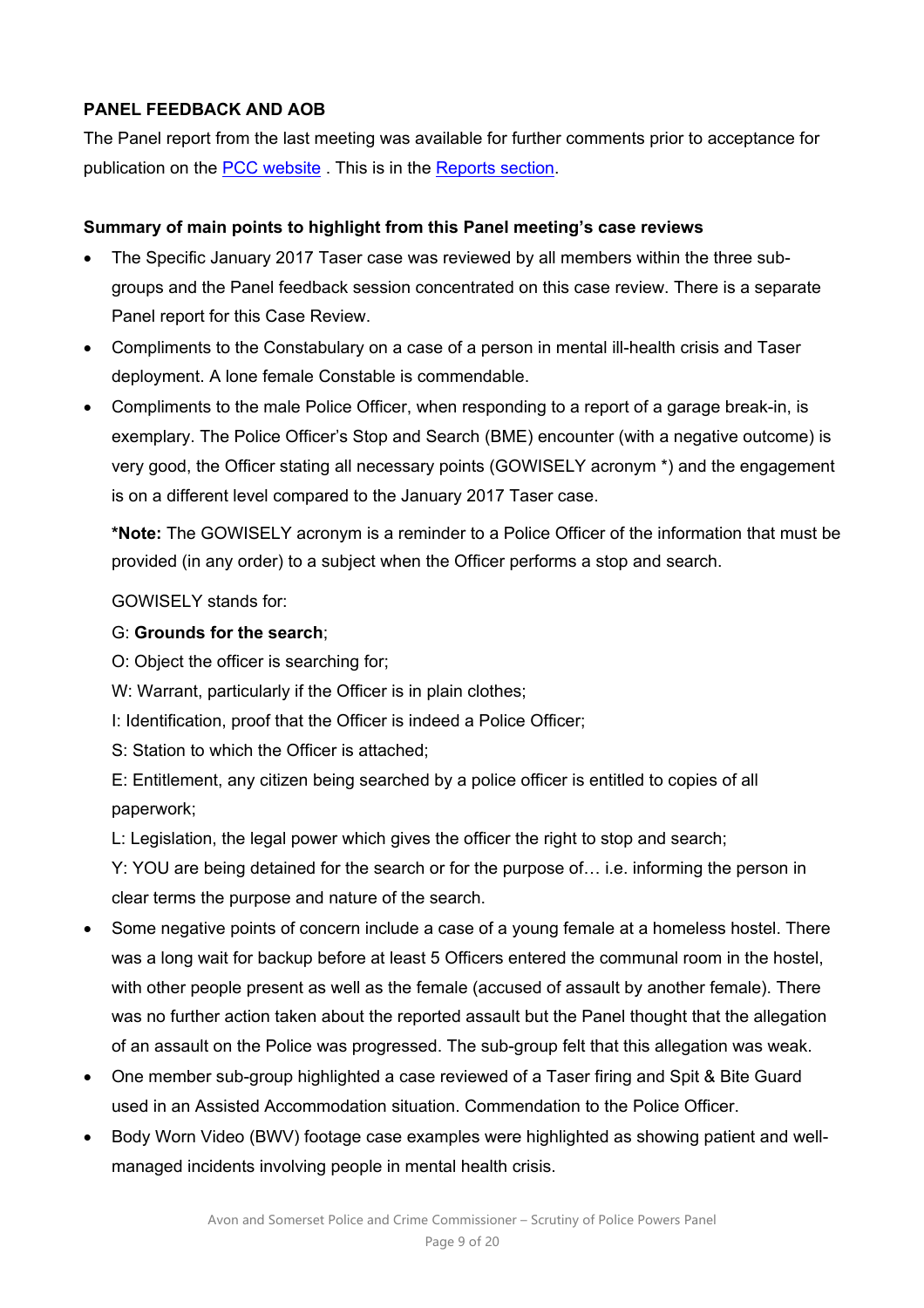- A case involving a female with a knife provided an example where one to one engagement worked well, rather than the second Police Officer trying to give instructions which confused the female. There was a good outcome.
- A Data Quality aspect is still the late switching-on time and early stops of BWV cameras during an incident.
- It is noted that the tone and manner of the Police Officer at the start of the engagement/interaction set the scene

# **Other Business (AOB) matters**

**The Panel's Terms of Reference** are annually reviewed. Chair and Vice Chair nominations for election will have a deadline of one week before the Panel meeting for the elections. See Action 5 on page 2 above.

**The Panel report** layout was discussed. It is confirmed that the case review feedback and associated Constabulary response is below each case rather than one response block.

There will be ongoing conversations between the Panel meetings regarding the two themes of **Unconscious Bias** and of **Mental Health**. The Chair agreed to update members on a monthly basis.

See Action 6 on page 2 above.

**Feedback sheets** will be redesigned by two volunteer members. See Action 6 on page 2 above.

Other Independent 'Critical Friend' Panels are of interest to the Scrutiny of Police Powers Panel and reciprocal observation at meetings has been investigated by the Panel Chair.

### **Other high profile cases of community concern**

One high profile case that a Panel member highlighted at the September 2018 meeting was requested to be reviewed. However, the person involved in the incident was asked about the proposed review and did not wish this to occur. Therefore, this has been respected.

**The next Panel meeting** is on Wednesday 20 February 2019 at Police Headquarters, Portishead.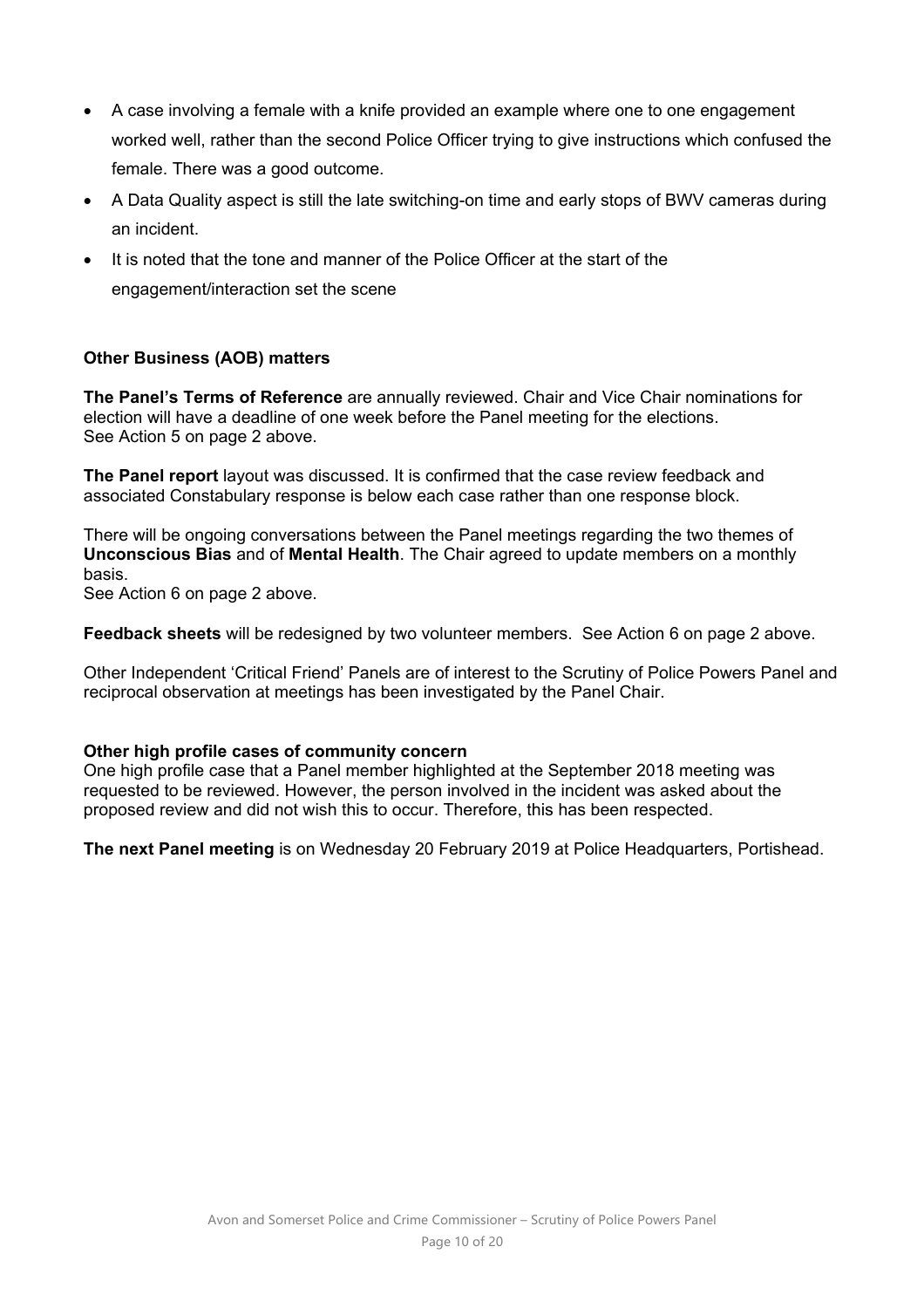# **SUMMARY OF THE REVIEWED CASES**

The Panel have been awaiting the end of the September 2018 Misconduct Hearing after the Court Trial regarding the Taser Incident in January 2017. At this November 2018 Panel meeting the 3 subgroups viewed Police Officer Body Worn Video camera (BWV) footage of this Taser Incident. A separate Panel report has been produced for this high profile case.

After this specific case review, additional, randomly pre-selected cases were reviewed. These Police incidents/cases are within the categories of:

- 1. Taser deployment specifically concentrating on the theme of mental health.
- 2. Spit & Bite Guard use;
- 3. Stop and Search, within the Panel-requested three categories of:
	- i. an under 16 year old is searched (<16);
	- ii. more than jacket, outer garment and gloves removed (>JOG);
	- iii. the subject is Black, Asian or in an ethnic minority (BME)).

Panel members reviewed the associated narrative from the Police *Niche* database as well as the BWV footage. Incidents were selected within the time periods of September, October and November 2018.

Panel members reviewed a total of **18** cases within the following categories:

- Stop and Search under 16 years old: **2** (plus 1 additional case was also under 16).
- Stop and Search BME: **3** (plus 1 additional case was also BME).
- Stop and Search removal of more than Jacket, outer garment and gloves: **4**
- Taser deployment focussing on Mental Illhealth: **6**
- Spit & Bite Guard use: **3** (plus 1 additional case was also Spit Guard use).

# **Case 1: All reviewed by all 3 sub-groups – January 2017 Taser fired One of two Police Officers on patrol saw a male who the Officer believed he was a person (known to be violent) wanted by the Police.**

BWV Case Review - Panel member feedback form (written) comments:

13 Panel members completed a Case Review Feedback Form. There were two declarations of interest, in personally knowing the subject. One member arrived just after this case review. Please see the separate Panel report with Constabulary responses.

### **Chair's sub-group/Case 2: Stop and Search (BME) – 12/9/2018 2.56am. Suspected drug abuse. (Section 23 Police and Criminal Evidence Act (PACE), Misuse of drugs Act). The (hire) car is also searched.**

No positive outcome.

Clear grounds are given for the stop and search, in a calm manner by the polite Officer who has good interpersonal skills. The rapport is good but then the subject is also compliant and goodnatured. The encounter is positive.

Perhaps the drug detection machine or sniffer dogs could have been used.

One point of concern is that the Officer could have given name and collar number earlier rather than after being asked. Also the BWV footage is not clear.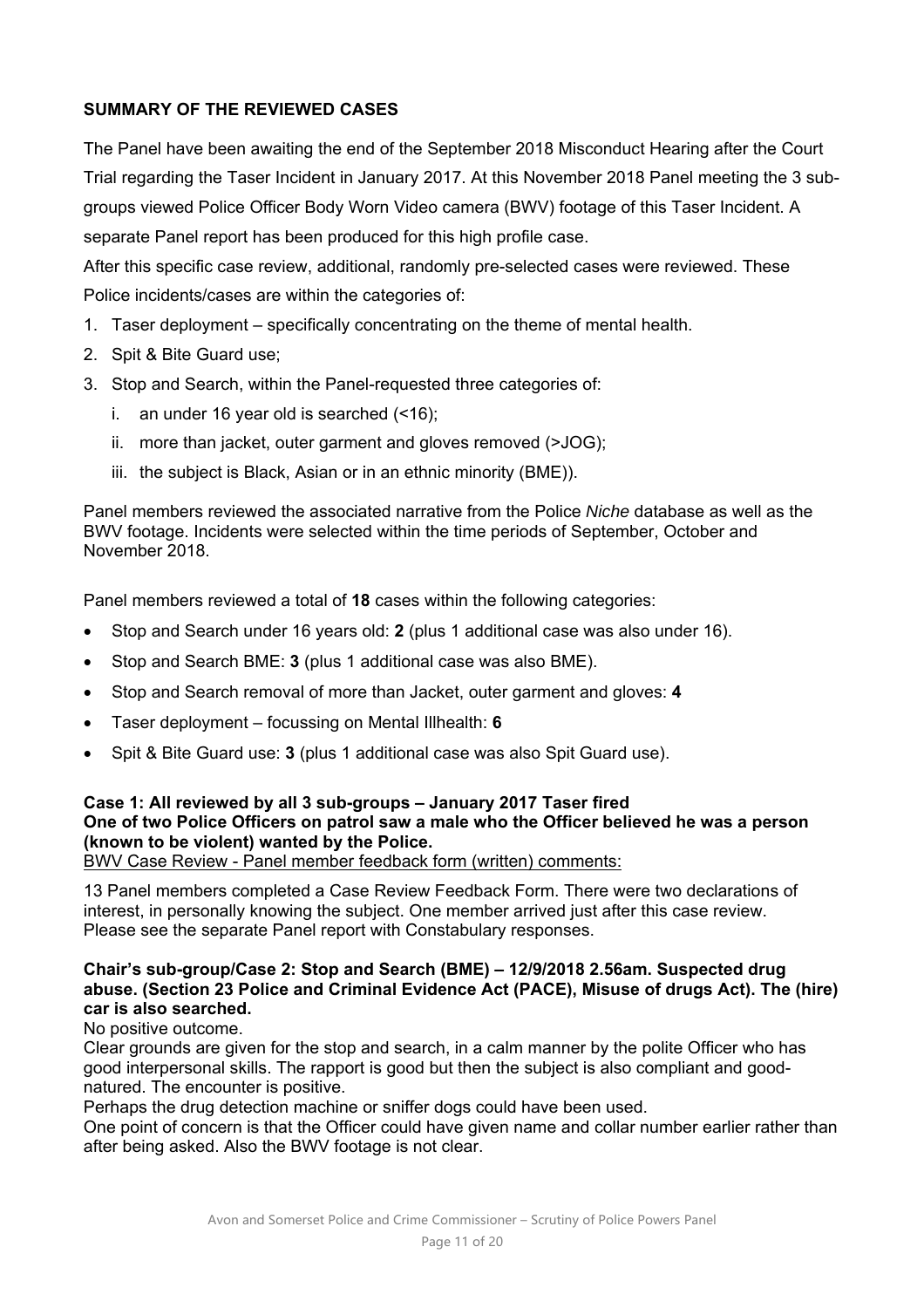Three questions answered on the Panel's feedback form:

- 1. Do you think that the use of force was appropriately used in an open, fair and proportionate manner? Yes (1 N/A answer)
- 2. Do you think that the correct decision was made by the Police Officer? Yes
- 3. Do you think that this incident is fair and free from any form of discrimination or bias? Yes

*Police response:* C/Inspector Paul Wigginton, Force Duty Officer

**Case 2** – Panel feedback is noted with thanks regarding Police Officer approach, along with

consideration of use of drugs dog if available. The footage starts part way through the interaction,

however, I note the panel comments around providing the name and collar number at an earlier

point. GOWISELY should be provided by searching officers prior to the search commencing and I

will feed this back accordingly. This interaction took place at night and this unfortunately impacts on

the clarity of footage, however, the officers have tried to consider the camera angle used.

### **Case 3: Theme: Taser deployment in Mental Health situation – 27/6/2017 Adult Safeguarding. Female has a knife and is threatening to kill herself and others.**  An appropriate use of Taser.

Police Officers are calm and compassionate despite the challenging situation and they are very respectful in their behaviour, they give direction, they are reassuring and manage to calm down the female subject. The incident is well handled by the Police Officers with good use of Taser as the female subject could have harmed herself. The Officers want the best outcome. The Taser was used at the right time.

However, one Police Officer taking the lead and speaking with empathy would have been better than both Officers' voices which could have been confusing for the mentally ill subject. Panel members were concerned that the female may have fallen onto the knife after the Taser was fired. Unfortunately the female subject relapsed and was hallucinating. It is unknown if the female Client was taking her medication or if the intervention by the two Police Officers confused the female subject.

Three questions answered on the Panel's feedback form:

1. Do you think that the use of force was appropriately used in an open, fair and proportionate manner? Yes

2. Do you think that the correct decision was made by the Police Officer? Yes

3. Do you think that this incident is fair and free from any form of discrimination or bias? Yes **Question:** Did Officers give a Taser warning?

**Question:** Was Triage involved in this case?

*Police response:* C/Inspector Paul Wigginton, Force Duty Officer

**Case 3** – Panel comments are noted with thanks. In answer to the queries raised by the panel, due

to the urgent nature of the call, Triage was not used. Officers drew Taser due to the female holding

the knife against her own chest and this was shown to the female before deployment, however,

again due to the fast moving nature of the incident, the specific warning was not stated.

# **Case 4: Spit Guard use - 9/10/2018 at 10.40p.m.**

### **Allegation of spitting and disorderly behaviour. Reported by a passer-by that an intoxicated person is walking in the road, banged a car and spat in driver's face.**

This is appropriate use of the spit & bite guard given the allegation and the female's subsequent behaviour. The female subject is intoxicated and calmly abusive but gets more abusive as time goes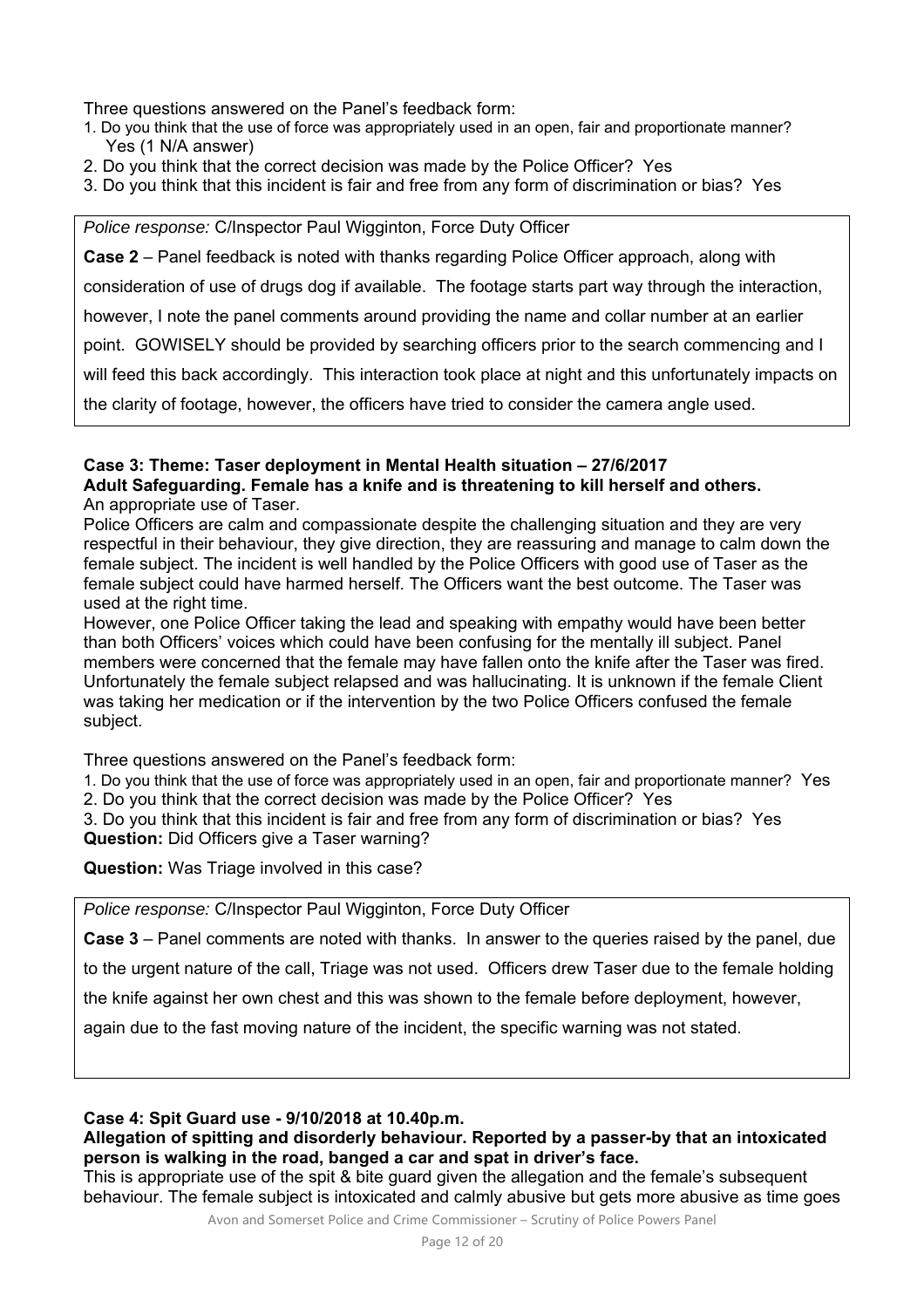on. This behaviour is unprovoked. The Police Officers are calm and very patient throughout the incident, finding out more information from the Mental Health Team and for the female subject. they are professional and very aware of the female subject's vulnerability, including being a woman alone at night. The Police intervention is at the right time. The arrest is for safety reasons – for the female subject and for others – and the situation is well handled.

However, the BWV is not good quality at night and the point when the spit guard is used is not visible. Panel members commented that no female Police Officer was deployed to this incident and a female may have obtained a more positive outcome.

Three questions answered on the Panel's feedback form:

- 1. Do you think that the use of force was appropriately used in an open, fair and proportionate manner? Yes
- 2. Do you think that the correct decision was made by the Police Officer? Yes
- 3. Do you think that this incident is fair and free from any form of discrimination or bias? Yes (one member stated No).

*Police response:* C/Inspector Paul Wigginton, Force Duty Officer

**Case 4** – The panel comments are noted in relation to the officers calm approach, along with

appropriate use of spit guard. Panel comments have been fed back to the officers.

### **Case 5: Stop and Search (>JOG, <16, BME) Section 23 misuse of drugs Act. 20/9/2018 at 4.12a.m. Weston-s-Mare.**

### **Report from a member of the public of shouting and screaming at an address well known for drugs.**

Police concern for safety.

The Police Officer gave an introduction and grounds for the Stop and Search and the Officers stayed calm. Good communication by the Officer and the Police action is appropriate However, could the person have been taken somewhere more private? The BWV footage at the house appears chaotic with too many conversations. Not much control of the situation and one Officer needs to take the lead. The main Officer does try to take the lead.

Also, concerns for the child and Panel member suggestion that Police Officers should check the boys parents as a child safeguarding matter. Believed to be a case of mistaken identity. One member's comment is that the assumption that all black people look alike is suggested in this case.

**Question:** This case represent the complexity of cases with regards to how the case is logged, for example it initially began with an under 16 BME stopped and searched. Then a search of another with full strip searches. Which category is this data to then be recorded so it is more accurate?

**Operational points:** The description of people's age, colour etc. should be more specific. Also the two different incidents should have been treated as two not one case.

Three questions answered on the Panel's feedback form:

1. Do you think that the use of force was appropriately used in an open, fair and proportionate manner? No (2); Yes (3)

2. Do you think that the correct decision was made by the Police Officer? No (1); Yes (3); N/K (1). 3. Do you think that this incident is fair and free from any form of discrimination or bias? Yes (3); No (1); blank (1)

*Police response:* C/Inspector Paul Wigginton, Force Duty Officer

**Case 5** – Panel comments noted with thanks. In view of the panel concerns, this matter has been

debriefed with the officer completing the stop search.

The officer and their supervisor have provided additional background to this stop search which is

relevant. This stop search took place as part of a wider Policing operation, the sensitivities of which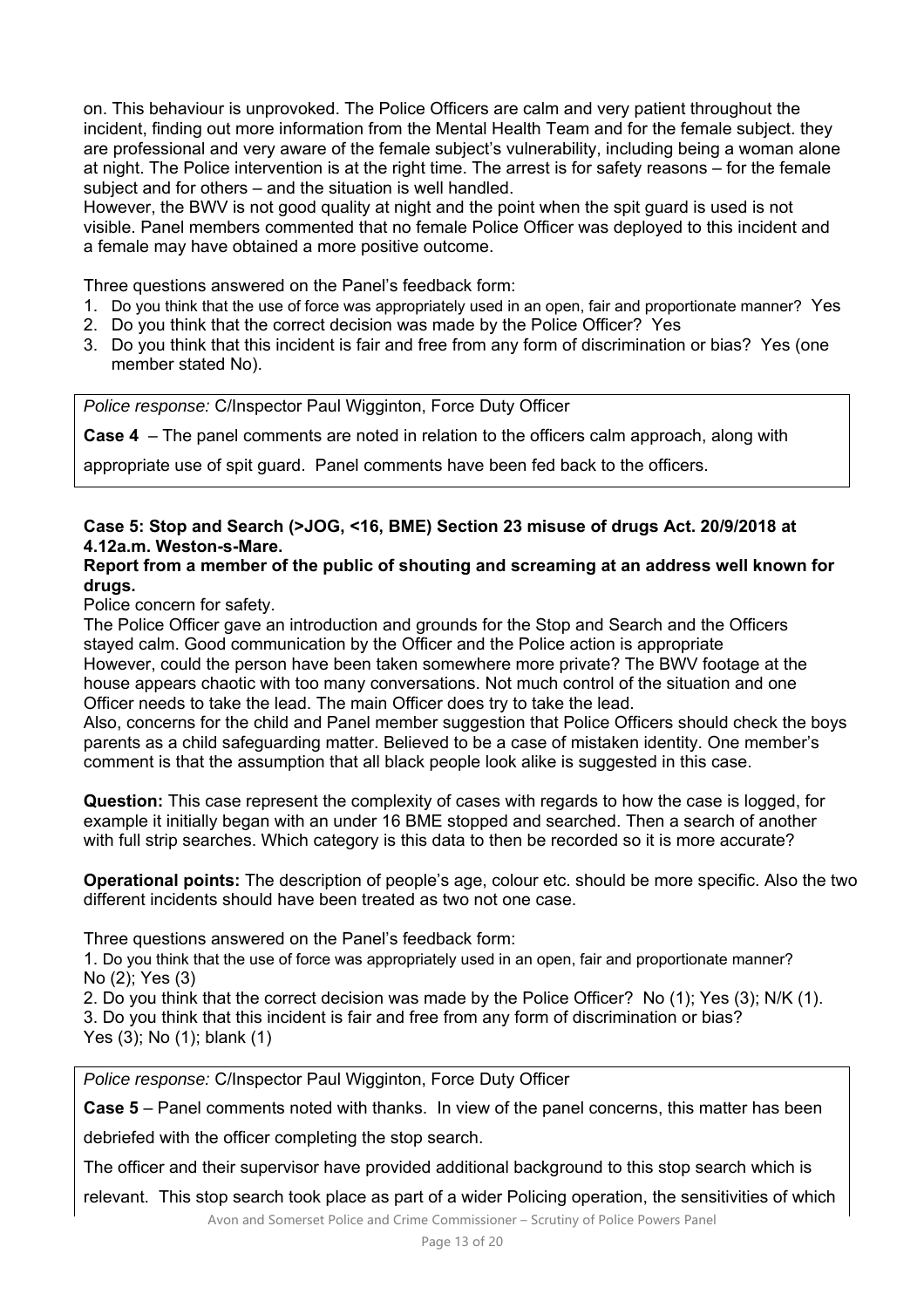meant that limited information could be included within the Niche record. The juvenile subject to the stop search was identified as coming from the location believed to be linked to county lines and drug dealing - officers were directed to him. The link was not based purely on description or as a panel member was concerned because "all black people look alike", but on a positive identification and an unbroken view of the male. Officers confirmed that a Police Protection Order was considered in relation to the male – this is an emergency Police power where officers can place a child under police protection where they reasonably believe them to be at risk of significant harm. This was not deemed to have been appropriate action at the time based on the information at that time. However, officers recognise that a safeguarding referral should have been made in relation to this matter and this has been taken as a point of learning. This feeds in to our review of processes around children and young people as referenced above for greater consistency. As this links to one incident/operation it was right to record these on one Niche occurrence, however, I appreciate that this has caused some confusion when reviewing these.

# **Case 6: Stop and Search (under 16 year olds) – 15/9/2018 4.12a.m. Bristol Call from member of the public reporting 2 white males 15/16, attempting to break into cars.**

14 year olds, previously known to the Police and cooperative. Early switch on of BWV camera is good.

The subjects stopped fit the description. Officers spoke to the young people appropriately for their age and communicated well. Good introduction, reason and grounds for the Stop and Search. Good communication throughout the search, continuing the conversation. The Police Officer is very professional and the Police Officers have a calm manner with a good rapour with the under 16 year old boys. Clear grounds are given for the Stop and Search. There is also clear information on what is happening. There are good Officer interactions.

Positive outcome: Admission of wrongdoing.

Compliments to the Police Constable 754 Andy Glenn. The Panel members have noticed his good, calm manner and good policing.

**Question:** Can the Police take stricter action against teenagers who are causing public disorder?

**Question:** When under 16 year olds are found out at night are they not returned home as a matter of course? Is it considered a duty of care for children wondering around at night/early hours of the morning – 4 a.m. - maybe there are problems at home?

Three questions answered on the Panel's feedback form:

- 1. Do you think that the use of force was appropriately used in an open, fair and proportionate manner? Yes
- 2. Do you think that the correct decision was made by the Police Officer? Yes (one Not Known)
- 3. Do you think that this incident is fair and free from any form of discrimination or bias? Yes

*Police response:* C/Inspector Paul Wigginton, Force Duty Officer

**Case 6** – Panel comments noted with thanks and positive feedback has been provided to the

relevant officer. In answer to panel queries raised, both males were arrested on suspicion of vehicle

interference and due to their age, family were contacted. Safeguarding considerations are

paramount when dealing with juveniles and appropriate action should be taken. A&S are currently

reviewing our approach to Stop & Search with children and young people to more actively see this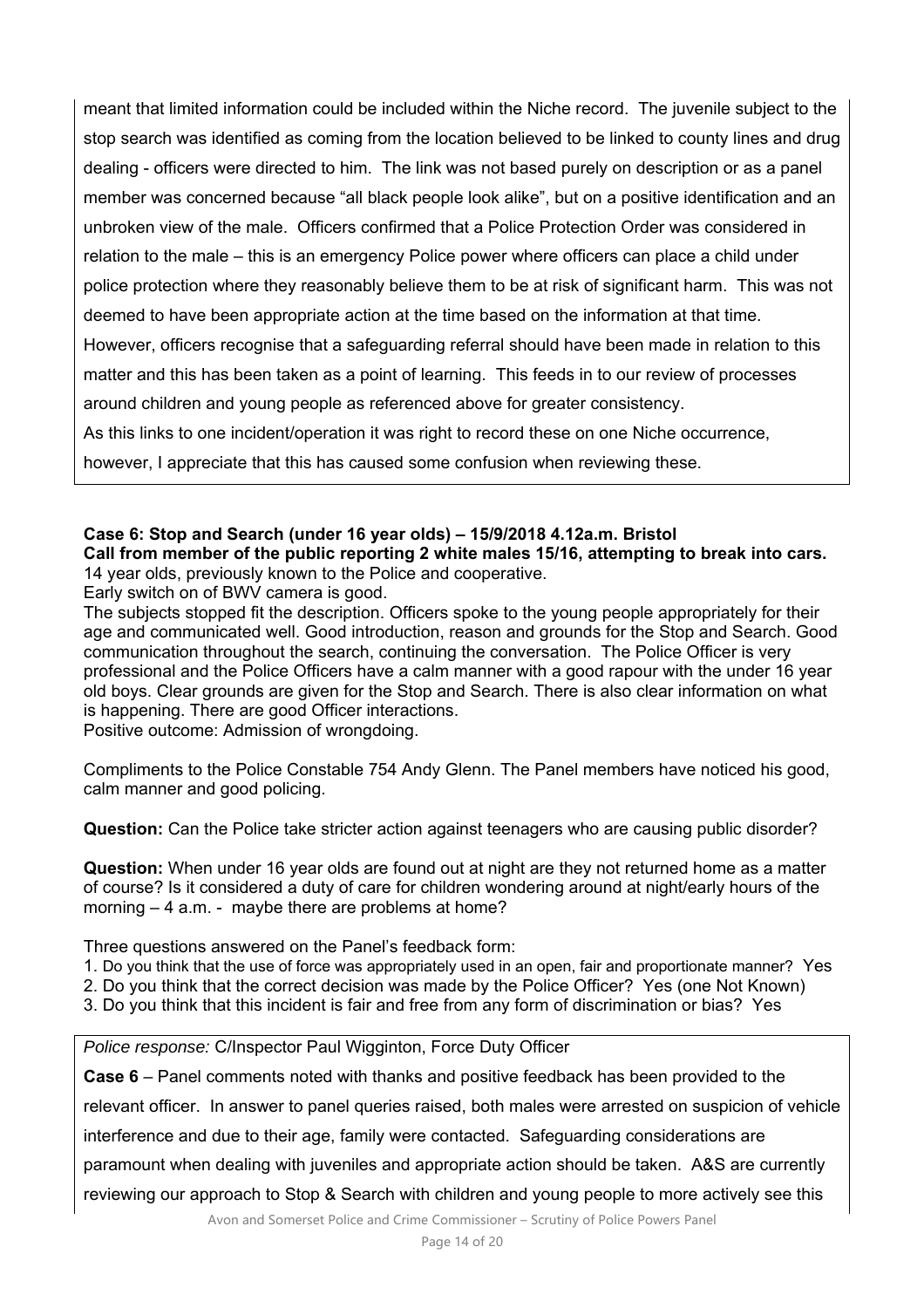as an engagement and safeguarding opportunity, in addition to a crime prevention tool. This will provide a more consistent approach to risk assessments and safeguarding referrals.

# **Vice Chair 1's sub-group/Case 7: Stop and Search (BME) 1/11/2018 at 9.10p.m. Bath**

### **Reports to Police of a disturbance in a flat. Bladed article**

Police Officer pursuit on foot after a male rushed out of the flat.

A good, appropriate and professional Stop and Search throughout the encounter with a very good Police Officer explanation for the search, reasons, name of Officer and right to a copy of the search form. This was intelligence led and the suspect was identified by the Officer. This case demonstrates the benefits of Police on the beat.

Compliments to the Police Officer – PCSO - who's involvement is very good.

Three questions answered on the Panel's feedback form:

- 1. Do you think that the use of force was appropriately used in an open, fair and proportionate manner? Yes
- 2. Do you think that the correct decision was made by the Police Officer? Yes
- 3. Do you think that this incident is fair and free from any form of discrimination or bias? Yes

*Police response:* C/Inspector Paul Wigginton, Force Duty Officer

**Case 7** – Panel comments noted with thanks. Panel compliments have been fed back to the

relevant officers.

### **Case 8: Stop and Search (>JOG) Section 23 misuse of drugs Act. 15/11/2018 10p.m**. **Intelligence – County Lines – drug warrant issued.**

Compliments to the Police Officer for switching on the BWV camera early. A polite, calm, collected and positive search by the female Police Officer who explains everything clearly, including introducing herself. The Bathroom is used for added privacy for the search. BWV camera lens turned up, out of courtesy and dignity, so there is no recording of the body search . The female Police Officer – PC Joanne Jeffery - is to be commended. Collar number 2378.

Three questions answered on the Panel's feedback form:

- 1. Do you think that the use of force was appropriately used in an open, fair and proportionate manner? Mixed
- 2. Do you think that the correct decision was made by the Police Officer? Mixed replies.
- 3. Do you think that this incident is fair and free from any form of discrimination or bias? Yes

*Police response:* C/Inspector Paul Wigginton, Force Duty Officer

**Case 8** – Panel comments noted with thanks. Panel compliments have been fed back to the

relevant officer.

# **Case 9: Stop and Search Section 23 (>JOG) – 7/11/2018 at 12:38 Bristol**

### **A member of the public describes a male, drug dealing, also seen on CCTV dealing drugs and recorded on a Police bike.**

Known to Police as a cannabis dealer. The Police Officer explains the situation and why the male has been stopped, giving good, clear reasons for the Stop and Search and why the male is detained and will be fully searched at a local Police Station. This is well handled by the Police Officer. A Police van transfers the suspect for a full body search.

Positive outcome: Drugs found on person. No negative points.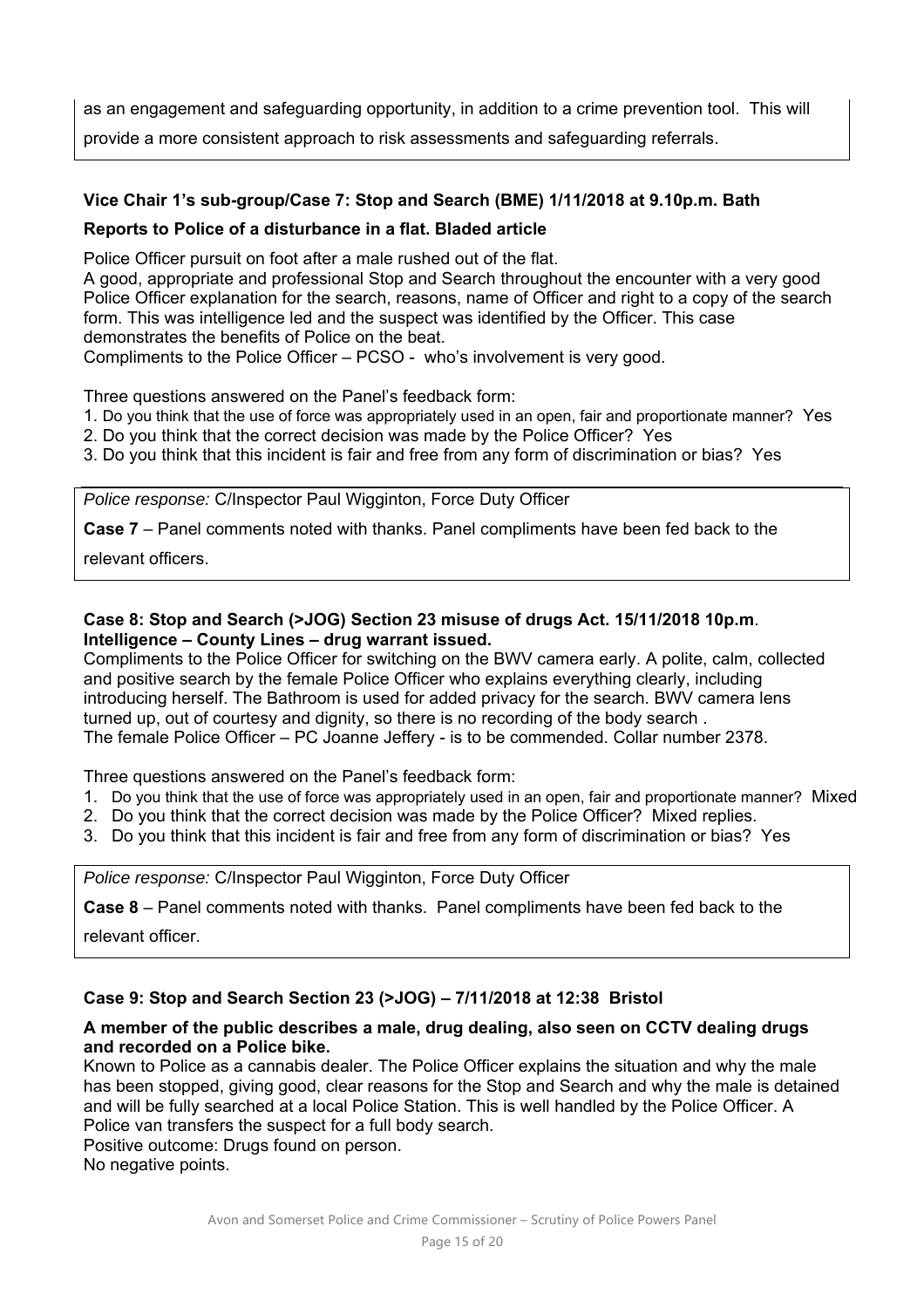Three questions answered on the Panel's feedback form:

- 1. Do you think that the use of force was appropriately used in an open, fair and proportionate manner? Yes
- 2. Do you think that the correct decision was made by the Police Officer? Yes
- 3. Do you think that this incident is fair and free from any form of discrimination or bias? Yes

*Police response:* C/Inspector Paul Wigginton, Force Duty Officer

**Case 9** – Panel comments noted with thanks including positive comments around officer approach.

### **Case 10: Taser fired / Mental Health case. Spit & Bite Guard use. 24/4/2018**

### **Assisted Housing staff report that a 17 year old male resident has assaulted a Carer.**

Threats to Carer and to Police. The young male has a curtain pole in his hand.

Good use of BWV recording: The BWV is switched on in the Police car and a verbal narrative is given regarding the self-harming male. The Police Officer obtains information from the staff first. There is damage to the young male's property only. No assaults. The male is in his room and the windows have safety/hardened glass. However, the male is hitting his head against the wall. The staff are uncertain and the Officer takes control.

The Taser Officer is very understanding and uses a calm tone to take control to calm down the young male, explaining what is happening throughout the incident. The Officer explains that he has a Taser. The male shouts and continues to hit his head against the wall. The Police Officer warns again about the Taser use and tells the male not to spit. The male kicks at the Officer who tells the male to calm down. The Spit & Bite guard use is considered and then used. Preventative measures are taken. Good communication by the Taser Officer who takes control of the situation. Both Officers behave in a professional and calm manner, despite being spat at and kicked. The Taser is used and fired (after warning) appropriately to prevent the young male self-harming. This BWV is a very good example of how to deal with this sort of situation.

This Police Officer's professional conduct and manner is commendable: PC 838 Jason LEE.

There are no negative points to report.

Three questions answered on the Panel's feedback form:

- 1. Do you think that the use of force was appropriately used in an open, fair and proportionate manner? Yes
- 2. Do you think that the correct decision was made by the Police Officer? Yes
- 3. Do you think that this incident is fair and free from any form of discrimination or bias? Yes

*Police response:* C/Inspector Paul Wigginton, Force Duty Officer

**Case 10** – Panel comments noted with thanks. Panel compliments have been fed back to the

relevant officer.

### **Case 11: Taser deployed (not fired) / Mental Health case – 4/5/2018 at 9p.m.**

### **Report of a male self-harmer, on the roof of the flat, jumping on scaffording and threatening to jump off/commit suicide.**

The two Police Officers have absolute patience and are calm throughout, in dealing with this person for an hour and a half, despite numerous threats to both the Officers at the scene. There is lots of dialogue, the male being in a heightened state of anxiety. There is calm questioning to establish the facts. Entirely appropriate Taser use of Police power (not fired). Detention under section 136 of the Mental Health Act due to being in a public place, outside the property.

The ambulance arrives and the male is invited to speak to the ambulance staff.

However, two Panel members comment the incident continues for a relatively long time. One Panel member also felt that although known to the Police, the male is allowed to take control of the situation for too long.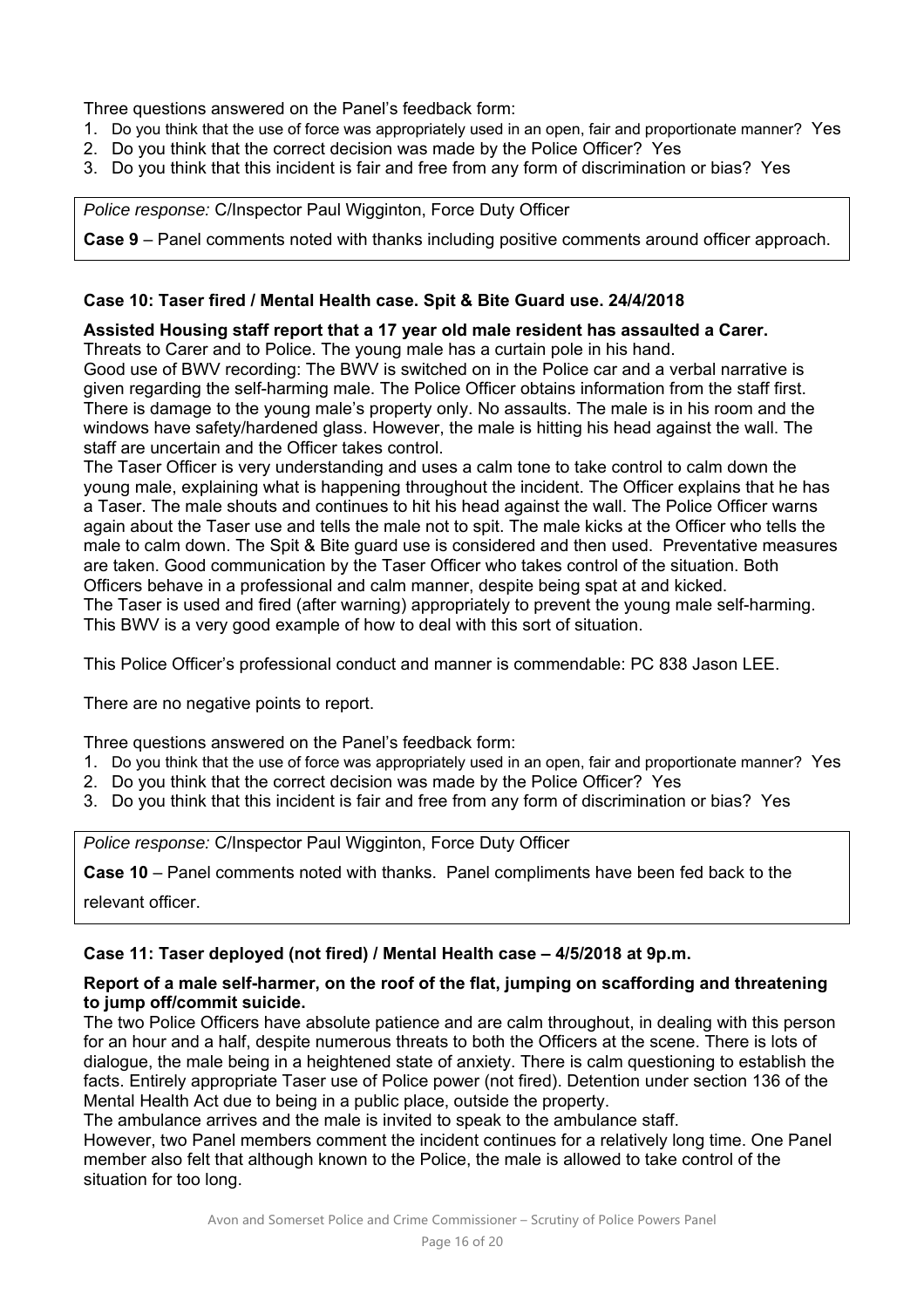Three questions answered on the Panel's feedback form (some forms left blank):

- 1. Do you think that the use of force was appropriately used in an open, fair and proportionate manner? Yes
- 2. Do you think that the correct decision was made by the Police Officer? Yes
- 3. Do you think that this incident is fair and free from any form of discrimination or bias? Yes

*Police response:* C/Inspector Paul Wigginton, Force Duty Officer

**Case 11** – Panel comments are noted in relation to this case. This incident does last for some time,

however, upon reviewing this footage the officers have used negotiation, giving time and space to

the male in line with guidance around dealing with vulnerable persons. This has achieved the

outcome with minimum force.

### **Chair's sub-group/Case 12: Stop and Search (>JOG) s23 Misuse of Drugs Act 20/9/2018 Weston-super-Mare. Intelligence of drugs and witnessed suspect leaving the area.**

Clear grounds and explanation for the Stop and Search are given by the calm Police Officer. A good introduction. The Officer remains calm throughout, despite the altercation and deals with the situation well on his own. The male subject is aggressive and non-compliant. Officer restraint is necessary and the Officer remains in control throughout.

Very professional Officer: Beat Manager 4516 Jonathan Biggins.

A negative search, i.e., nothing is found.

BWV camera angle is pointing to the sky so how the tussle started is not recorded visually.

**Question:** Could the Officer have given more that just 'contextual' grounds for the stop and search and perhaps have said specifically why that particular individual was stopped? This might have prevented the resistance?

**Question:** Did the Officer have any backup? Was he at risk in dealing with the issue alone?

**Question:** The Officer said the man was obliged to give his name but that is incorrect for a Stop and Search.

Three questions answered on the Panel's feedback form:

- 1. Do you think that the use of force was appropriately used in an open, fair and proportionate manner? Yes
- 2. Do you think that the correct decision was made by the Police Officer? Yes
- 3. Do you think that this incident is fair and free from any form of discrimination or bias? Yes

*Police response:* C/Inspector Paul Wigginton, Force Duty Officer

**Case 12** – Panel feedback is noted in relation to the professional conduct of the officer. I agree with the panel comments that more specific grounds could have been provided, however, it is difficult to predict whether this would have reduced resistance due to the demeanour of suspect. The officer did request back up which arrived at the scene shortly afterwards – this did increase the risk for the searching officer, however, officers sometimes do need to tackle issues initially single crewed and this needs to be risk managed on a case by case basis. Panel comments around requirement to provide a name are correct and will be fed back to the officer.

### **Vice Chair 2's sub-group. Case 13: Spit & Bite Guard use – 8/9/2018 at 2a.m. Taunton**

**Hospital staff informed Police Officers at the Hospital of a male being aggressive.**  The male spat at a Police Officer who then put the Spit and Bite guard onto the male. Officers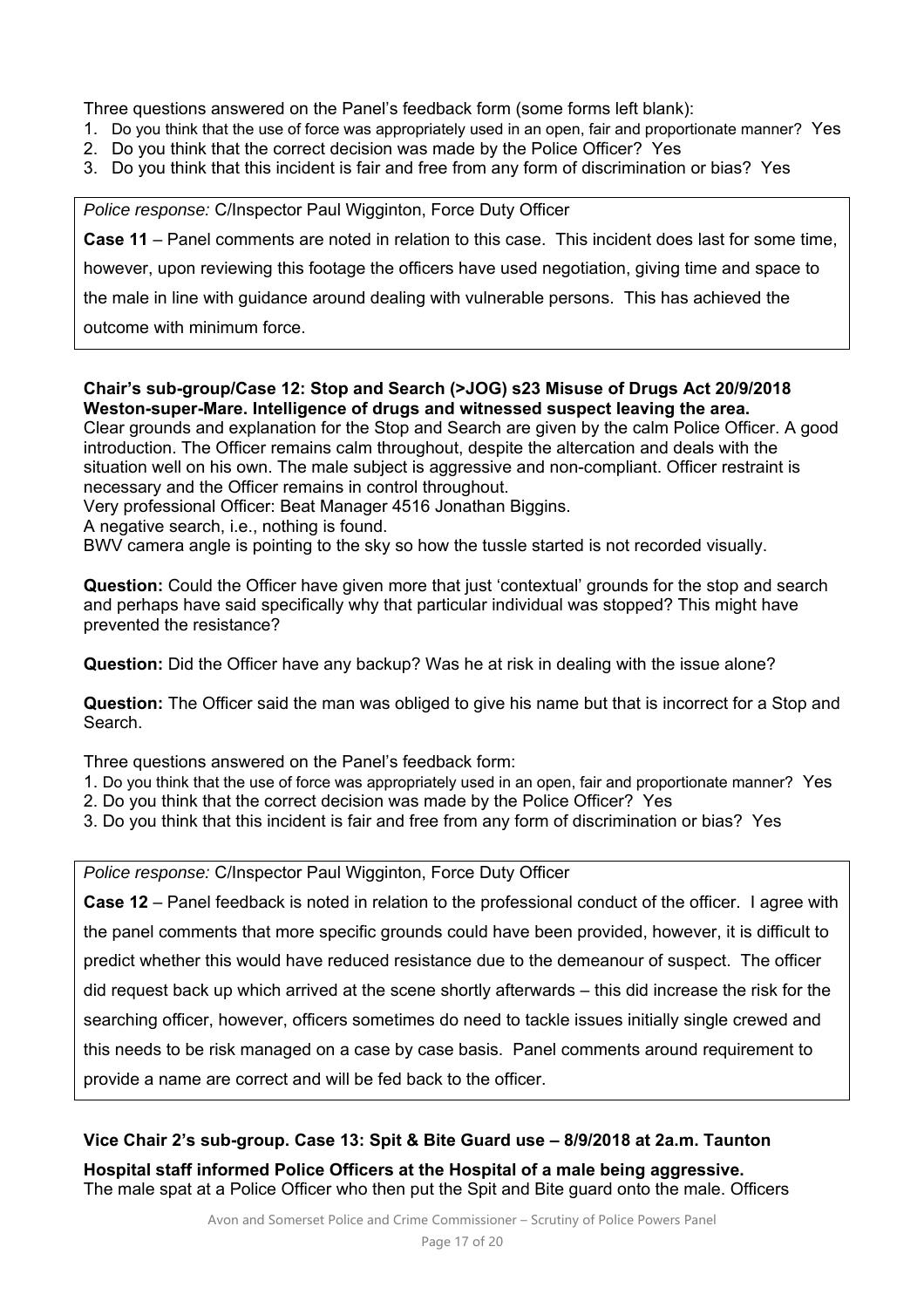remained calm throughout the incident where the male is vocal and verbally threatening and abusive. Well handled by the Police Officers and good team work.

Appropriate and justified use of the Spit guard. Handcuffs also used outside Hospital.

However, the Officer gives no warning of the Spit Guard use but gives reasons after easily applying the Spit Guard. Although well handled at 2a.m., it was in a public area.

Three questions answered on the Panel's feedback form: (3 of 5 forms are blank)

- 1. Do you think that the use of force was appropriately used in an open, fair and proportionate manner? Yes
- 2. Do you think that the correct decision was made by the Police Officer? Yes
- 3. Do you think that this incident is fair and free from any form of discrimination or bias? Yes

*Police response:* C/Inspector Paul Wigginton, Force Duty Officer

**Case 13** – Panel feedback noted with thanks.

### **Case 14: Stop and Search (under 16) 8/10/2018 at 9.23pm Weston-s-Mare A report of a 6" knife and handgun.**

A good Officer's explanation of what is happening. The Officer is calm, soft-spoken and pleasant with a good demeanour and asks if the subjects want a Stop & Search receipt. The Officer is polite and engaging with the young person.

A positive outcome: Weapons are retrieved – a gun and knife.

Not all the GOWISELY acronym items are heard on the BWV footage but may have been earlier.

Three questions answered on the Panel's feedback form (2 of 5 forms are blank):

- 1. Do you think that the use of force was appropriately used in an open, fair and proportionate manner? Yes
- 2. Do you think that the correct decision was made by the Police Officer? Yes
- 3. Do you think that this incident is fair and free from any form of discrimination or bias? Yes

*Police response:* C/Inspector Paul Wigginton, Force Duty Officer

**Case 14** – Panel feedback noted with thanks including the positive outcome.

### **Case 15: Taser (red dot) / Mental Health case 21/11/2018 at 2a.m. Bristol Report of male having a knife.**

Negative outcome. No knife found on the male, who went back into his flat and came out again. The male states that he has mental illhealth and is diabetic. Good description by Officer. The Police Officers are very polite. The male subject is arrested and Officers have the male's medical welfare of concern and ask where his insulin is inside the property. Good narrative by the female Officer as to why the Taser red dot is used. Officer engagement is in a non-confrontational level. The Officer defused what could have been a difficult situation.

Two charged later: Public Order and Possession of knife.

Compliments to the female Officer: 4766 Mel Furey. This Officer is commended by the Panel members. An excellent example of handling an incident solo, engaging with the male subject and also ensuring that the situation does not escalate. Good attention to medication needs. Well handled. Well done.

Three questions answered on the Panel's feedback form (2 of 4 forms are blank):

- 1. Do you think that the use of force was appropriately used in an open, fair and proportionate manner? Yes
- 2. Do you think that the correct decision was made by the Police Officer? Yes
- 3. Do you think that this incident is fair and free from any form of discrimination or bias? Yes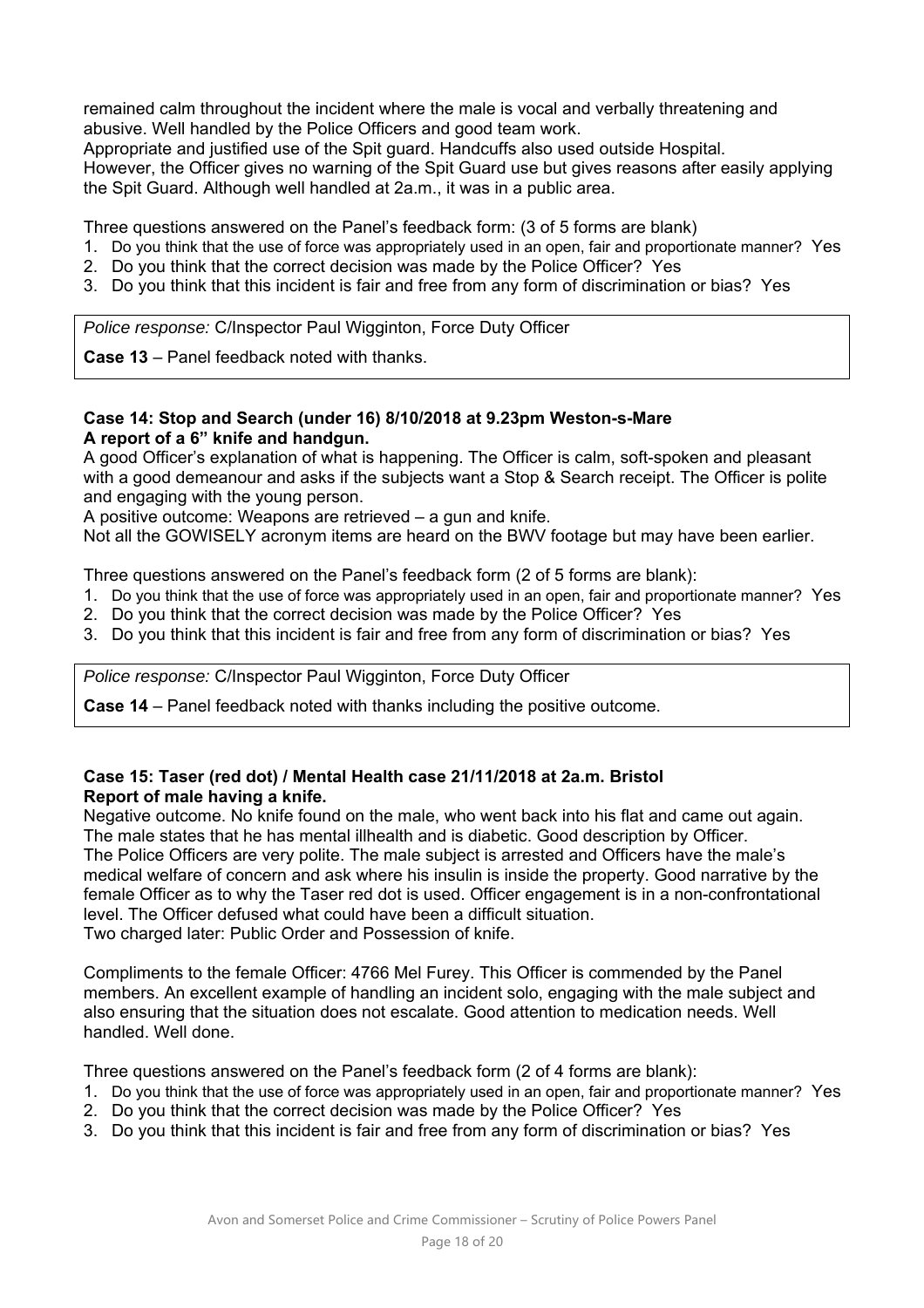*Police response:* C/Inspector Paul Wigginton, Force Duty Officer

**Case 15** – Panel feedback noted with thanks including the positive outcome. Panel comments

noted with thanks. Panel compliments have been fed back to the relevant officer.

### **Case 16: Taser / Mental Health case – 27/2/2018 4.30 a.m. Major mental health issue of self-harm.**

BWV footage of the male subject sitting handcuffed and already in the ambulance on the journey to Hospital for treatment, with hands/arms bandaged and arms covered in blood. Medication taken with the male subject. The Police Officer tries to get basic information from the male subject but he is not engaging and accuses the Officer repeatedly of putting things into my head and stalking him whilst sleeping. A Panel member comments that the Officer has a calming attitude towards the male on the way to Hospital.

However, the negative points are that the Taser use is before the BWV camera is switched on. There is also not Niche database reference for this case. There is also very limited supporting material for this incident.

Three questions answered on the Panel's feedback form:

- 1. Do you think that the use of force was appropriately used in an open, fair and proportionate manner? N/K
- 2. Do you think that the correct decision was made by the Police Officer? Not Known (N/K)
- 3. Do you think that this incident is fair and free from any form of discrimination or bias? N/K

**Case 16** – Panel feedback noted with thanks including the officers approach. BWV should be

switched on prior to the incident, and Taser deployment. This is a common theme from the panel

which has already been identified – it is also noted that this incident dates back to February 2018.

Having reviewed the case, there is a supporting Niche reference for this case with supporting

documentation although I understand this was not identified during the panel meeting.

# **Case 17: Spit & Bite Guard use – 7/9/2018 at 7.30p.m. – Bristol**

### **Report from a female that she has been assaulted by the female subject in a residents for the homeless.**

All Police Officers deal with the female subject calmly and efficiently. The female Officer shows compassion when the female detainee is in the Police van and removes the restraints. The female tries to bite an Officer and so the Spit & Bite Guard is applied after an explanation given. Handcuffs and leg restraints are used. The uncooperative female is quite well controlled by the Officers with good team work once the support Officers have arrived. This incident is well handled once the situation is de-escalated.

However, Panel members consider the second charge of Assault of Police – in addition to the allegation from a third party of assault – is flimsy. The Police Officers could have cleared the room of other people first for a better engagement and perhaps less use of force because the female is considered to be 'playing up to her audience' and is abusive. She is much more passive when taken to the Police vehicle.

Three questions answered on the Panel's feedback form (2 of 4 forms are blank):

- 1. Do you think that the use of force was appropriately used in an open, fair and proportionate manner? Yes
- 2. Do you think that the correct decision was made by the Police Officer? Yes
- 3. Do you think that this incident is fair and free from any form of discrimination or bias? Yes